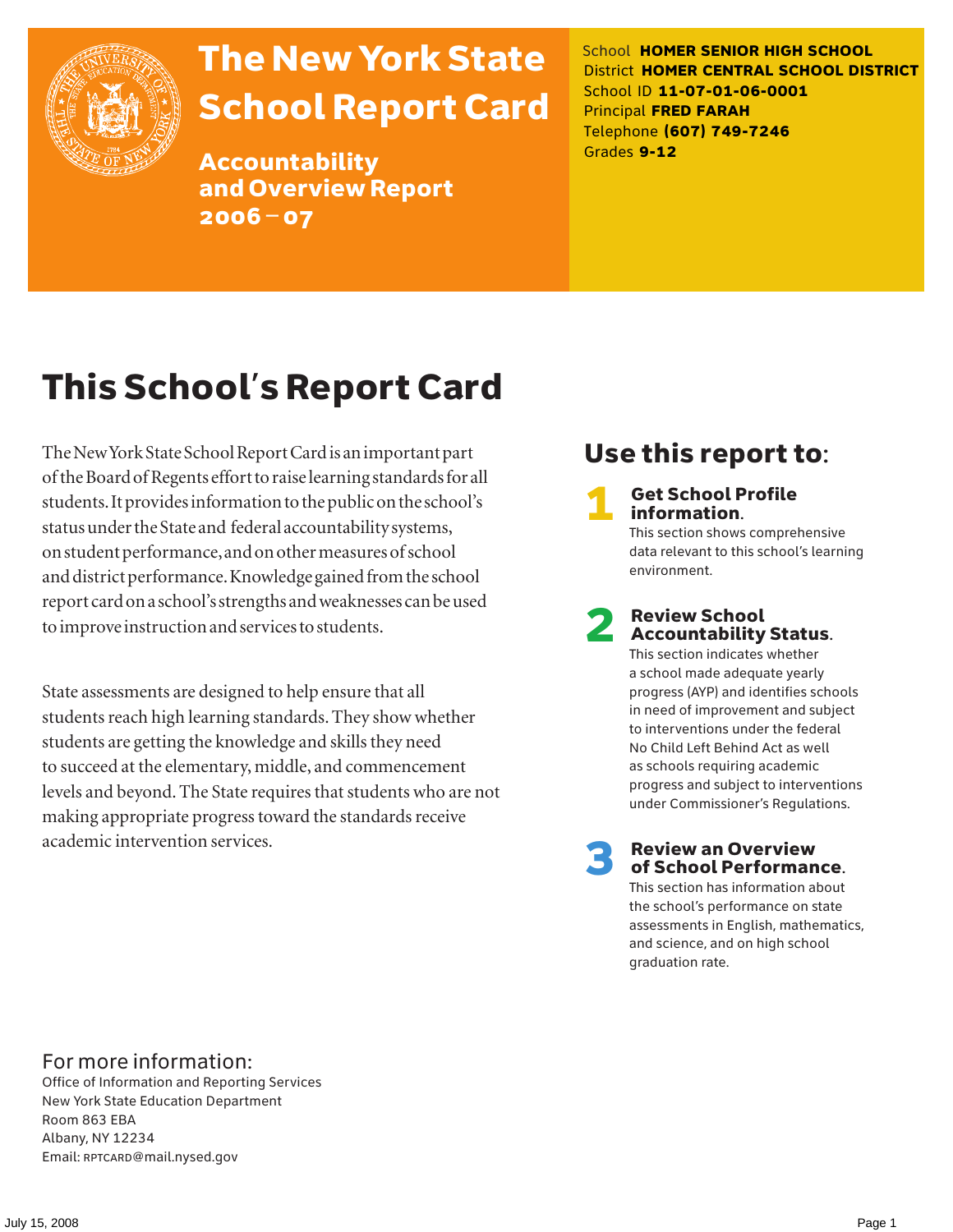School **HOMER SENIOR HIGH SCHOOL** District **HOMER CENTRAL SCHOOL DISTRICT** School ID **11-07-01-06-0001**

## School Profile

This section shows comprehensive data relevant to this school's learning environment, including information about enrollment, average class size, and teacher qualifications.

### Enrollment

|                            | $2004 - 05$ | $2005 - 06$ | 2006-07 |
|----------------------------|-------------|-------------|---------|
| Pre-K                      | 0           | 0           | 0       |
| Kindergarten               | 0           | $\mathbf 0$ | 0       |
| Grade 1                    | 0           | 0           | 0       |
| Grade 2                    | 0           | 0           | 0       |
| Grade 3                    | 0           | 0           | 0       |
| Grade 4                    | 0           | 0           | 0       |
| Grade 5                    | 0           | 0           | 0       |
| Grade 6                    | 0           | 0           | 0       |
| <b>Ungraded Elementary</b> | 0           | 0           | 0       |
| Grade 7                    | 0           | 0           | 0       |
| Grade 8                    | 0           | 0           | 0       |
| Grade 9                    | 208         | 207         | 205     |
| Grade 10                   | 193         | 195         | 180     |
| Grade 11                   | 169         | 179         | 181     |
| Grade 12                   | 176         | 177         | 177     |
| <b>Ungraded Secondary</b>  | 0           | 0           | 0       |
| Total K-12                 | 746         | 758         | 743     |

### Enrollment Information

*Enrollment* counts are as of Basic Educational Data System (BEDS) day, which is typically the first Wednesday of October of the school year. Students who attend BOCES programs on a part-time basis are included in a school's enrollment. Students who attend BOCES on a full-time basis or who are placed full time by the district in an out-of-district placement are not included in a school's enrollment. Students classified by schools as "pre-first" are included in first grade counts.

### Average Class Size

|                       | $2004 - 05$ | $2005 - 06$ | $2006 - 07$ |
|-----------------------|-------------|-------------|-------------|
| <b>Common Branch</b>  |             |             |             |
| Grade 8               |             |             |             |
| English               |             |             |             |
| <b>Mathematics</b>    |             |             |             |
| Science               |             |             |             |
| <b>Social Studies</b> |             |             |             |
| Grade 10              |             |             |             |
| English               | 19          | 20          | 17          |
| <b>Mathematics</b>    | 14          | 15          | 15          |
| Science               | 15          | 20          | 20          |
| Social Studies        | 21          | 20          | 17          |

### Average Class Size Information

*Average Class Size* is the total registration in specified classes divided by the number of those classes with registration. *Common Branch* refers to self-contained classes in Grades 1–6.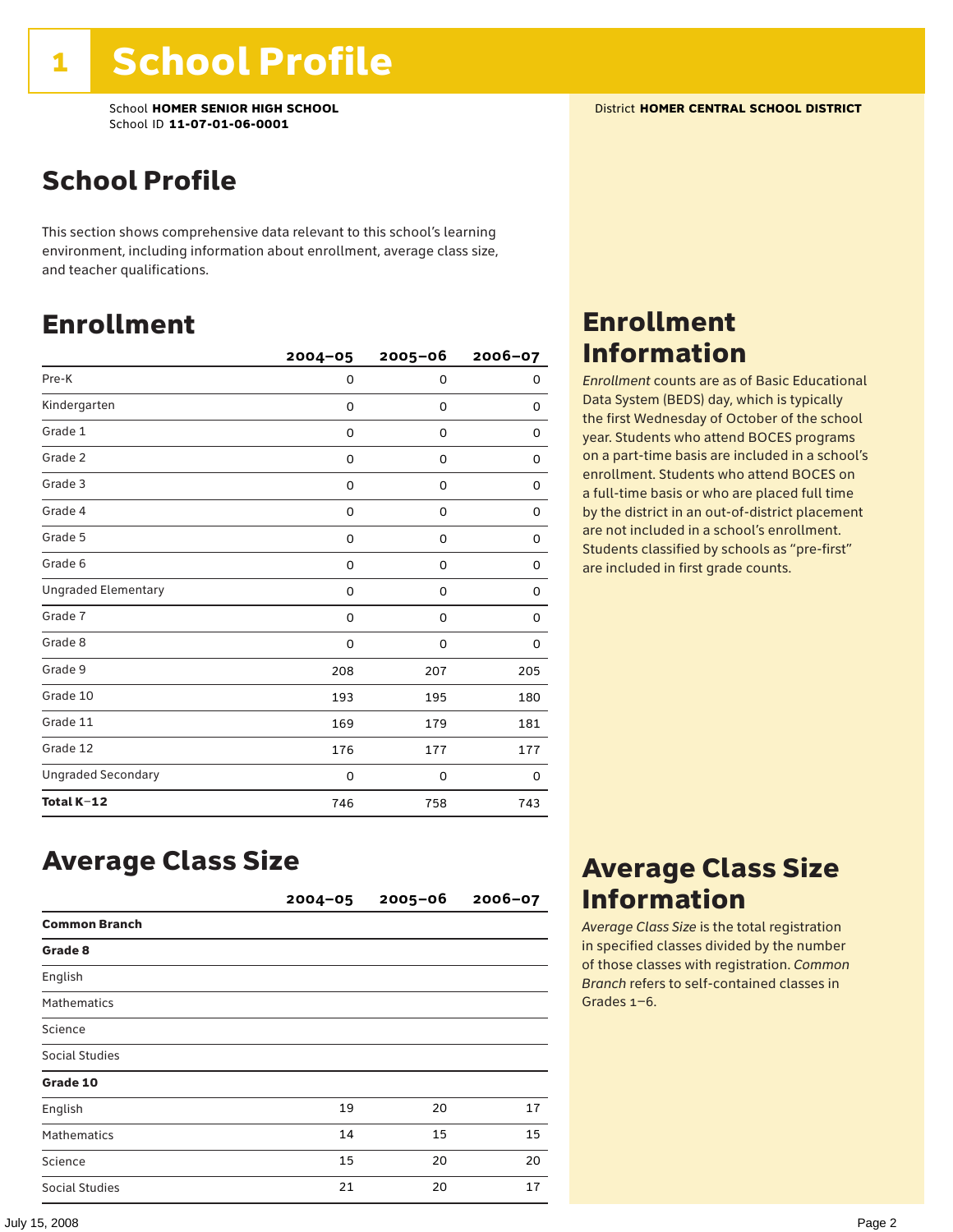## Demographic Factors

|                                                    | $2004 - 05$ |     | 2005–06 |     | 2006-07 |     |
|----------------------------------------------------|-------------|-----|---------|-----|---------|-----|
|                                                    | #           | %   | #       | %   | #       | %   |
| Eligible for Free Lunch                            | 137         | 18% | 75      | 10% | 95      | 13% |
| Reduced-Price Lunch                                | 54          | 7%  | 33      | 4%  | 45      | 6%  |
| Student Stability*                                 |             | 97% |         | 94% |         | 94% |
| Limited English Proficient                         | 5           | 1%  | 0       | 0%  | 1       | 0%  |
| <b>Racial/Ethnic Origin</b>                        |             |     |         |     |         |     |
| American Indian or Alaska Native                   | 0           | 0%  | 0       | 0%  | 0       | 0%  |
| <b>Black or African American</b>                   | 3           | 0%  | 4       | 1%  | 2       | 0%  |
| Hispanic or Latino                                 | 8           | 1%  | 3       | 0%  | 6       | 1%  |
| Asian or Native<br>Hawaiian/Other Pacific Islander | 7           | 1%  | 6       | 1%  | 7       | 1%  |
| White                                              | 728         | 98% | 745     | 98% | 728     | 98% |
| Multiracial**                                      | N/A         | N/A | N/A     | N/A | 0       | 0%  |

\* Not available at the district level.

\*\* Multiracial enrollment data were not collected statewide in the 2004-05 and 2005-06 school years.

### Attendance and Suspensions

|                            |    | $2003 - 04$ |    | $2004 - 05$   |   | $2005 - 06$   |  |
|----------------------------|----|-------------|----|---------------|---|---------------|--|
|                            | #  | %           | #  | $\frac{0}{0}$ | # | $\frac{0}{0}$ |  |
| Annual Attendance Rate     |    | 94%         |    | 94%           |   | 94%           |  |
| <b>Student Suspensions</b> | 98 | 13%         | 55 | 7%            |   | 9%            |  |

### Demographic Factors Information

*Eligible for Free Lunch* and *Reduced*-*Price Lunch* percentages are determined by dividing the number of approved lunch applicants by the Basic Educational Data System (BEDS) enrollment in full-day Kindergarten through Grade 12. *Eligible for Free Lunch* and *Limited English Proficient* counts are used to determine *Similar Schools* groupings within a *Need*/*Resource Capacity* category. *Student Stability* is the percentage of students in the highest grade in a school who were also enrolled in that school at any time during the previous school year. (For example, if School A, which serves Grades 6–8, has 100 students enrolled in Grade 8 this year, and 92 of those 100 students were also enrolled in School A last year, the stability rate for the school is 92 percent.)

### Attendance and Suspensions Information

*Annual Attendance Rate* is determined by dividing the school's total actual attendance by the total possible attendance for a school year. A school's actual attendance is the sum of the number of students in attendance on each day the school was open during the school year. Possible attendance is the sum of the number of enrolled students who should have been in attendance on each day the school was open during the school year. *Student Suspension* rate is determined by dividing the number of students who were suspended from school (not including in-school suspensions) for one full day or longer anytime during the school year by the Basic Educational Data System (BEDS) day enrollments for that school year. A student is counted only once, regardless of whether the student was suspended one or more times during the school year.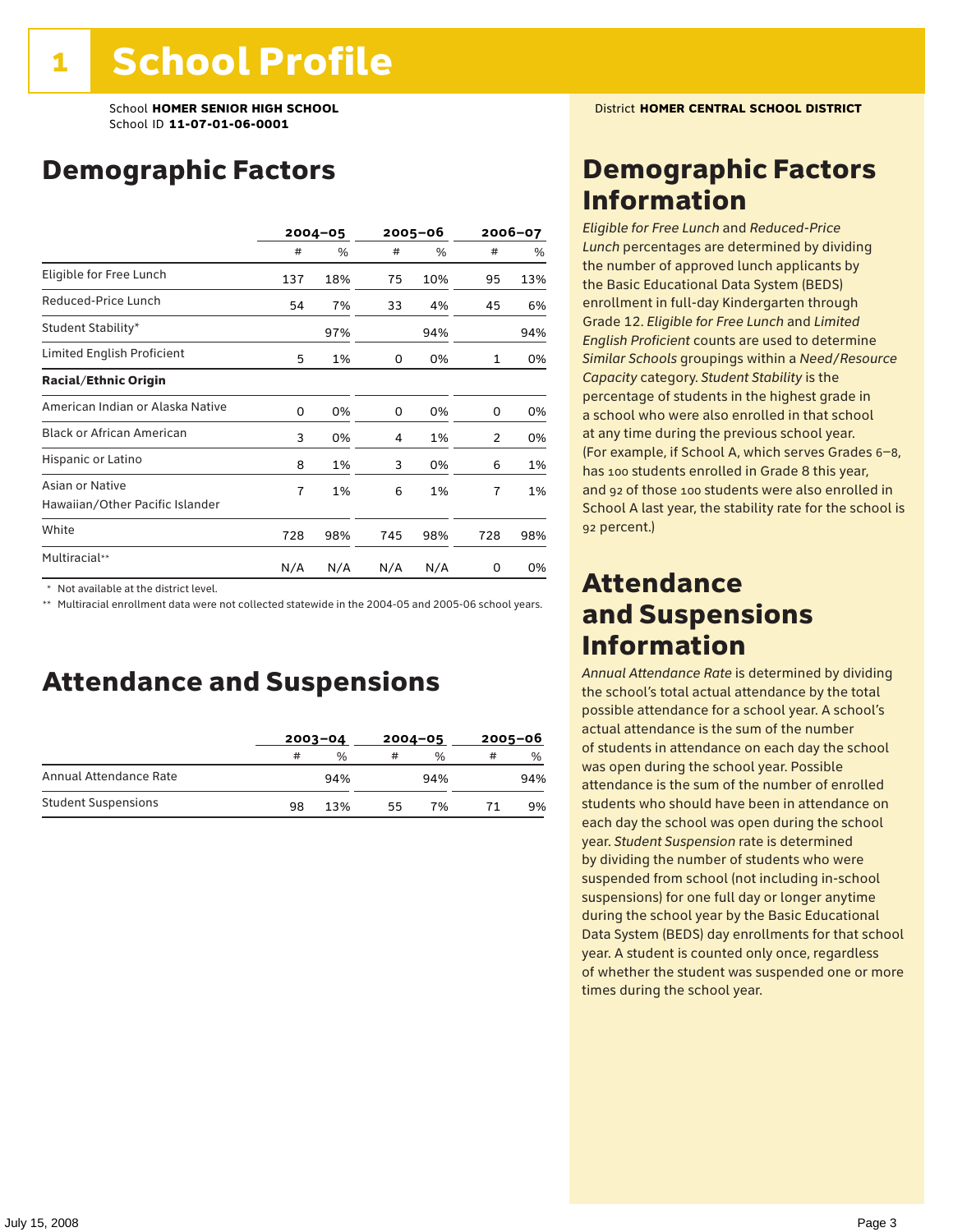### Teacher Qualifications

|                                                                        | $2004 - 05$ | $2005 - 06$ | 2006-07 |
|------------------------------------------------------------------------|-------------|-------------|---------|
| <b>Total Number of Teachers</b>                                        | 59          | 58          | 59      |
| Percent with No Valid<br><b>Teaching Certificate</b>                   | 3%          | 0%          | 0%      |
| Percent Teaching Out<br>of Certification                               | 5%          | 0%          | 2%      |
| Percent with Fewer Than<br>Three Years of Experience                   | 10%         | 5%          | 7%      |
| Percentage with Master's Degree<br>Plus 30 Hours or Doctorate          | 8%          | 10%         | 12%     |
| Total Number of Core Classes*                                          | N/A         | 199         | 216     |
| Percent Not Taught by<br><b>Highly Qualified Teachers</b>              | N/A         | 1%          | 3%      |
| <b>Total Number of Classes</b>                                         | 276         | 249         | 276     |
| Percent Taught by Teachers Without<br><b>Appropriate Certification</b> | 4%          | 1%          | 3%      |

\* Data for 2004–05 were not weighted, so are not shown.

### Teacher Turnover Rate

|                                                                       | $2003 - 04$ | $2004 - 05$ | 2005-06 |
|-----------------------------------------------------------------------|-------------|-------------|---------|
| Turnover Rate of Teachers with Fewer<br>than Five Years of Experience | 13%         | 45%         | 0%      |
| Turnover Rate of All Teachers                                         | 9%          | 22%         | 9%      |

## Staff Counts

|                                       | $2004 - 05$ | $2005 - 06$ | $2006 - 07$ |
|---------------------------------------|-------------|-------------|-------------|
| <b>Total Other Professional Staff</b> |             |             |             |
| Total Paraprofessionals*              | N/A         | N/A         | N/A         |
| <b>Assistant Principals</b>           |             |             |             |
| Principals                            |             |             |             |

\* Not available at the school level.

### Teacher Qualifications Information

The *Percent Teaching Out of Certification* is the percent doing so more than on an incidental basis; that is, the percent teaching for more than five periods per week outside certification.

*Core Classes* are primarily K-6 common branch, English, mathematics, science, social studies, art, music, and foreign languages. The number of K-6 common branch core classes is multiplied by five so that these core class counts are weighted the same as counts for middle- and secondary-level teachers who report five classes per day. To be *Highly Qualified*, a teacher must have at least a Bachelor's degree, be certified to teach in the subject area, and show subject matter competency.

### Teacher Turnover Rate Information

*Teacher Turnover Rate* for a specified school year is the number of teachers in that school year that were not teaching in the following school year divided by the number of teachers in the specified school year, expressed as a percentage.

### Staff Counts Information

*Other Professionals* includes administrators, guidance counselors, school nurses, psychologists, and other professionals who devote more than half of their time to non-teaching duties. Teachers who are shared between buildings within a district are reported on the district report only.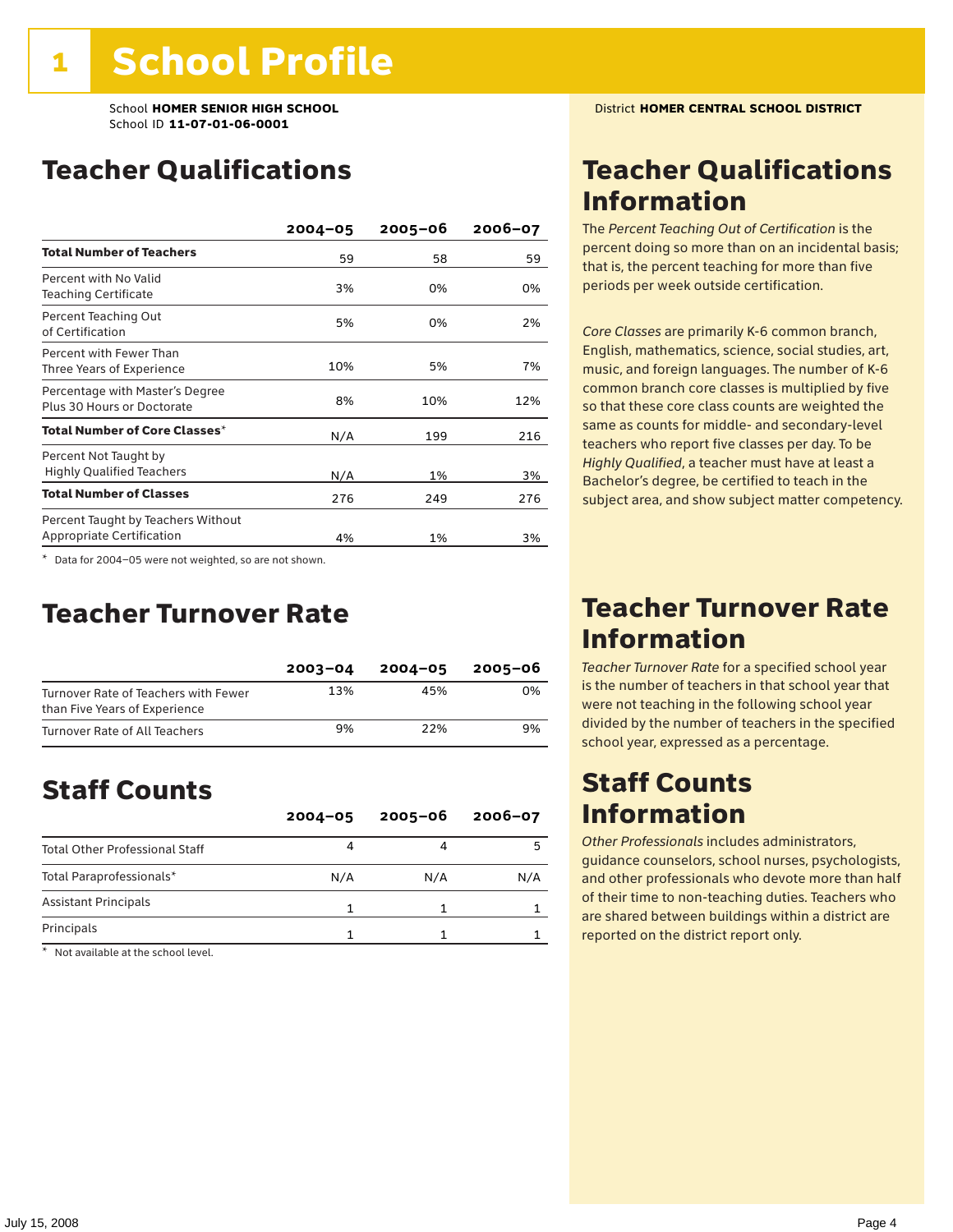### Understanding How Accountability Works in New York State

The federal No Child Left Behind (NCLB) Act requires that states develop and report on measures of student proficiency in 1) English language arts (ELA), in 2) mathematics, and on 3) a third indicator. In New York State in 2006–07, the third indicator is science at the elementary/middle level and graduation rate at the secondary level. Schools or districts that meet predefined goals on these measures are making Adequate Yearly Progress (AYP).



For more information about accountability in New York State, visit: www.emsc.nysed.gov/irts/accountability/home.shtml

#### 1 English Language Arts (ELA)

To make AYP in ELA, every accountability group must make AYP. For a group to make AYP, it must meet the participation *and* the performance criteria.

#### A Participation Criterion

At the elementary/middle level, 95 percent of Grades 3–8 students enrolled during the test administration period in each group with 40 or more students must be tested on the New York State Testing Program (NYSTP) in ELA or, if appropriate, the New York State English as a Second Language Achievement Test (NYSESLAT), or the New York State Alternate Assessment (NYSAA) in ELA. At the secondary level, 95 percent of seniors in 2006–07 in each accountability group with 40 or more students must have taken an English examination that meets the students' graduation requirement.

#### B Performance Criterion

At the elementary/middle level, the Performance Index (PI) of each group with 30 or more continuously enrolled tested students must equal or exceed its Effective Annual Measurable Objective (AMO) or the group must make Safe Harbor. (NYSESLAT is used only for participation.) At the secondary level, the PI of each group in the 2003 cohort with 30 or more members must equal or exceed its Effective AMO or the group must make Safe Harbor. To make Safe Harbor, the PI of the group must equal or exceed its Safe Harbor Target and the group must qualify for Safe Harbor using the third indicator, science or graduation rate.

#### 2 Mathematics

The same criteria for making AYP in ELA apply to mathematics. At the elementary/middle level, the measures used to determine AYP are the NYSTP and the NYSAA in mathematics. At the secondary level, the measures are mathematics examinations that meet the students' graduation requirement.

#### 3 Third Indicator

In addition to English language arts and mathematics, the school must also make AYP in a third area of achievement. This means meeting the criteria in science at the elementary/middle level and the criteria in graduation rate at the secondary level.

Elementary/Middle-Level Science: To make AYP, the All Students group must meet the participation criterion *and* the performance criterion.

#### A Participation Criterion

Eighty percent of students in Grades 4 and/or 8 enrolled during the test administration period in the All Students group, if it has 40 or more students, must be tested on an accountability measure. In Grade 4, the measures are the Grade 4 elementary-level science test and the Grade 4 NYSAA in science. In Grade 8 science, the measures are the Grade 8 middle-level science test, Regents science examinations, and the Grade 8 NYSAA in science.

#### B Performance Criterion

The PI of the All Students group must equal or exceed the State Science Standard (100) or the Science Progress Target.

Qualifying for Safe Harbor in Elementary/Middle-Level ELA and Math: To qualify, the PI must equal or exceed the State Science Standard or the Science Progress Target in elementary/middle-level science for that group.

Secondary-Level Graduation Rate: For a school to make AYP in graduation rate, the percent of students in the 2002 graduation-rate cohort in the All Students group earning a high school diploma by August 31, 2006 must equal or exceed the Graduation-Rate Standard (55%) or the Graduation-Rate Progress Target.

Qualifying for Safe Harbor in Secondary-Level ELA and Math: To qualify, the percent of the 2002 graduation-rate cohort earning a local diploma by August 31, 2006 must equal or exceed the Graduation-Rate Standard (55%) or the Graduation-Rate Progress Target for that group.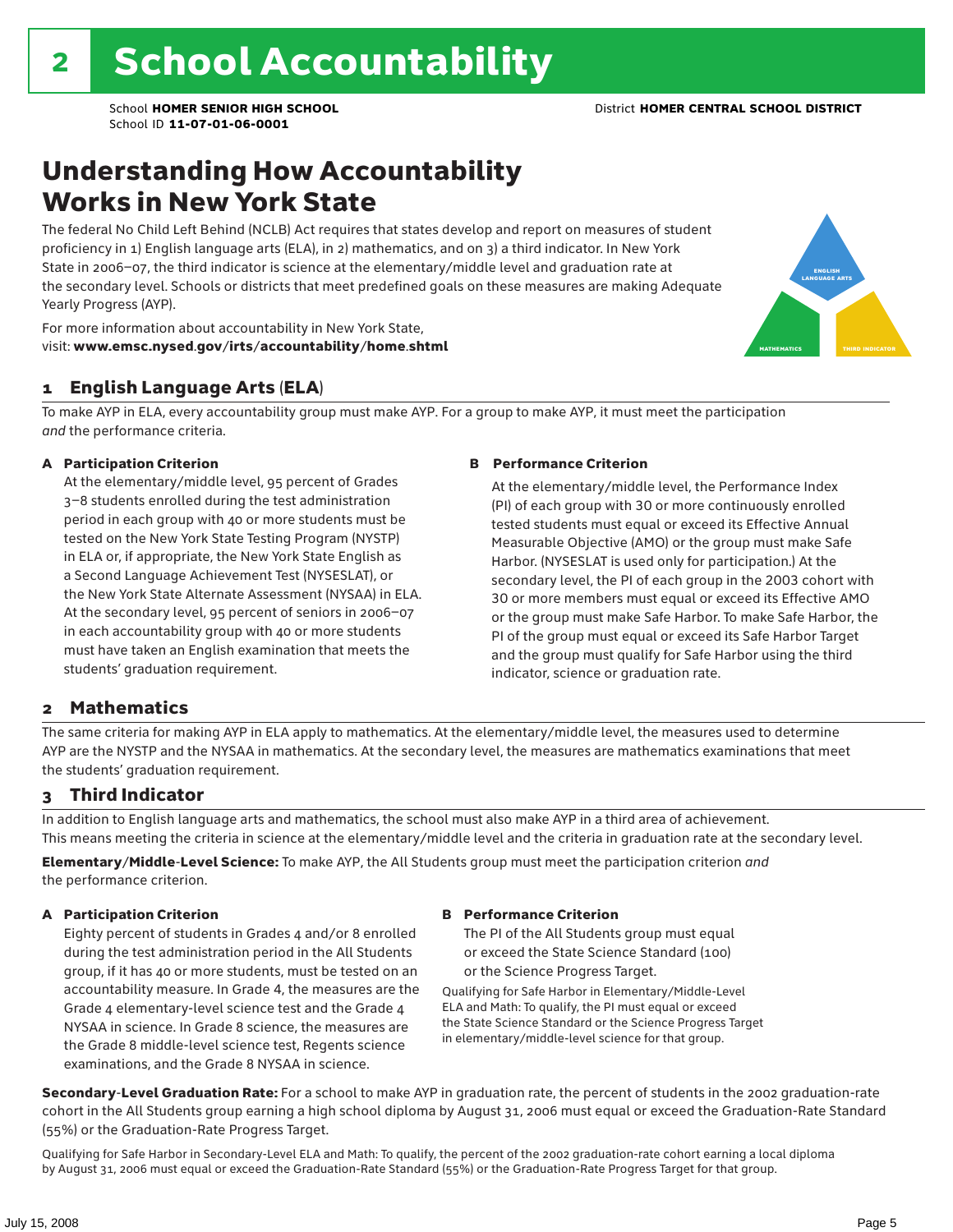## Useful Terms for Understanding Accountability

#### Accountability Cohort for English and Mathematics

The 2003 school accountability cohort consists of all students who first entered Grade 9 anywhere in the 2003–04 school year, and all ungraded students with disabilities who reached their seventeenth birthday in the 2003–04 school year, who were enrolled on October 4, 2006 and did not transfer to a diploma granting program. Students who earned a high school equivalency diploma or were enrolled in an approved high school equivalency preparation program on June 30, 2007, are not included in the 2003 school accountability cohort. The 2003 district accountability cohort consists of all students in each school accountability cohort plus students who transferred within the district after BEDS day plus students who were placed outside the district by the Committee on Special Education or district administrators and who met the other requirements for cohort membership. Cohort is defined in Section 100.2 (p) (16) of the Commissioner's Regulations.

#### Adequate Yearly Progress (AYP)

Adequate Yearly Progress (AYP) indicates satisfactory progress by a district or a school toward the goal of proficiency for all students.

#### Annual Measurable Objective (AMO)

The Annual Measurable Objective (AMO) is the Performance Index (PI) value that signifies that an accountability group is making satisfactory progress toward the goal that 100 percent of students will be proficient in the State's learning standards for English language arts and mathematics by 2013–14. The AMOs for each grade level will be increased as specified in CR100.2(p)(14) and will reach 200 in 2013–14. (See Effective AMO for further information.)

#### Continuously Enrolled Students

At the elementary/middle level, continuously enrolled students are those enrolled in the school or district on BEDS day (usually the first Wednesday in October) of the school year until the test administration period. At the secondary level, all students who meet the criteria for inclusion in the accountability cohort are considered to be continuously enrolled.

#### Effective Annual Measurable Objective (Effective AMO)

The Effective Annual Measurable Objective (Effective AMO) is the Performance Index (PI) value that each accountability group within a school or district is expected to achieve to make Adequate Yearly Progress (AYP). The Effective AMO is the lowest PI that an accountability group of a given size can achieve in a subject for the group's PI not to be considered significantly different from the AMO for that subject. If an accountability group's PI equals or exceeds the Effective AMO, it is considered to have made AYP. A more complete definition of Effective AMO and a table showing the PI values that each group size must equal or exceed to make AYP are available at www.emsc.nysed.gov/irts.

#### Graduation-Rate Cohort

This term is defined on the graduation-rate accountability page.

#### Performance Index (PI)

A Performance Index is a value from 0 to 200 that is assigned to an accountability group, indicating how that group performed on a required State test (or approved alternative) in English language arts, mathematics, or science. Student scores on the tests are converted to four performance levels, from Level 1 to Level 4. (See performance level definitions on the Overview Summary page.) At the elementary/middle level, the PI is calculated using the following equation:

100 × [(Count of Continuously Enrolled Tested Students Performing at Levels 2, 3, and 4 + the Count at Levels 3 and 4) ÷ Count of All Continuously Enrolled Tested Students]

At the secondary level, the PI is calculated using the following equation:

100 × [(Count of Cohort Members Performing at

Levels 2, 3, and 4 + the Count at Levels 3 and 4)  $\div$  Count of All Cohort Members]

A list of tests used to measure student performance for accountability is available at www.emsc.nysed.gov/irts.

#### Progress Target

For accountability groups below the State Standard in science or graduation rate, the Progress Target is an alternate method for making Adequate Yearly Progress (AYP) or qualifying for Safe Harbor in English language arts and mathematics based on improvement over the previous year's performance.

#### Safe Harbor

Safe Harbor provides an alternate means to demonstrate Adequate Yearly Progress (AYP) for accountability groups that do not achieve their Effective Annual Measurable Objectives (AMOs) in English or mathematics.

#### Safe Harbor Targets

The 2006–07 safe harbor targets were calculated using the following equation:

2005–06 PI + (200 – the 2005–06 PI) × 0.10

#### Science Progress Target

The elementary/middle-level 2006–07 Science Progress Target is calculated by adding one point to the 2005–06 PI. The 2007–08 Science Progress Target is calculated by adding one point to the 2006–07 PI. The 2006–07 target is provided for groups whose PI was below the State Science Standard in 2006–07.

#### Science Standard

The criterion value that represents a minimally satisfactory performance in science. In 2006–07, the State Science Standard at the elementary/middle level is a Performance Index (PI) of 100. The Commissioner may raise the State Science Standard at his discretion in future years.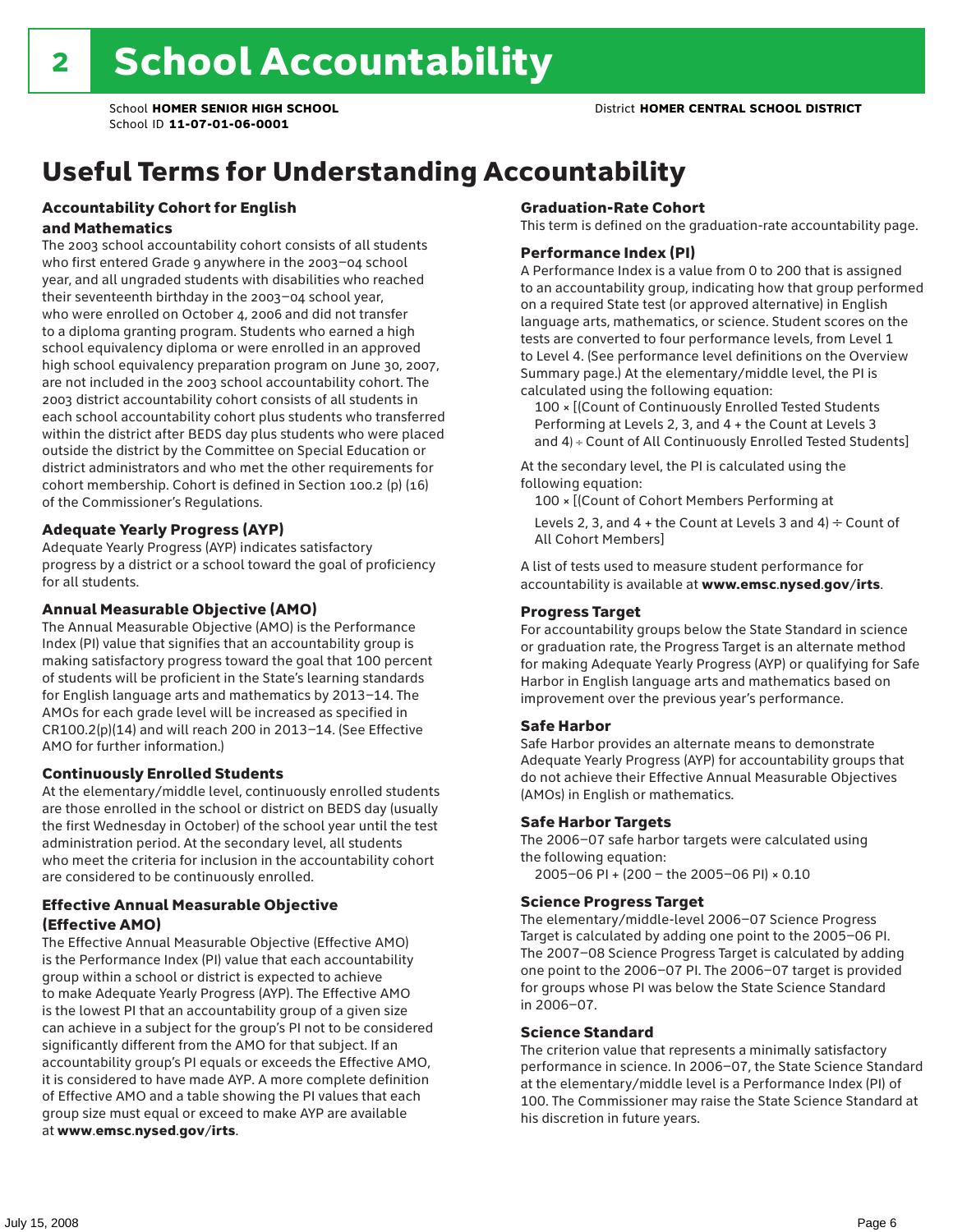## Understanding Your School Accountability Status

The list below defines the school status categories applied to each accountability measure under New York State's accountability system, which is divided into a Federal Title I component and a State component. Accountability measures for schools at the elementary/middle level are English language arts (ELA), mathematics, and science; at the secondary level, they are ELA, mathematics, and graduation rate. A school may be assigned a different status for different accountability measures. The overall status of a school is the status assigned to the school for the accountability measure with the most advanced designation in the hierarchy. If the school receives Title I funds, it is the most advanced designation in the Title I hierarchy, unless the school is in good standing under Title I but identified as SRAP under the State hierarchy. A school that does not receive Title I funding in a school year does not have a federal status in that year; however, all schools (except charter schools) receive a state status even if they do not receive Title I funding. Schools in improvement status under Title I must provide school choice for their students; those in need of improvement in year 2 and beyond must also provide Supplemental Education Services to eligible students. Other consequences for schools not in good standing can be found at: www.emsc.nysed.gov/irts/school-accountability/about.shtml.

| <b>Federal Title I Status</b><br>(Applies to all New York State schools receiving Title I funds)                                                                                                                                                                                                         | <b>New York State Status</b><br>(Applies to all New York State public schools except charter schools) |                                                                                                                                                                                                                                                                                                                 |  |  |  |
|----------------------------------------------------------------------------------------------------------------------------------------------------------------------------------------------------------------------------------------------------------------------------------------------------------|-------------------------------------------------------------------------------------------------------|-----------------------------------------------------------------------------------------------------------------------------------------------------------------------------------------------------------------------------------------------------------------------------------------------------------------|--|--|--|
| School in Good Standing<br>Restructuring, Restructuring, Requiring Academic Progress, or as a School Under Registration Review.                                                                                                                                                                          |                                                                                                       | A school is considered to be in good standing if it has not been identified as a School in Need of Improvement, in Corrective Action, Planning for                                                                                                                                                              |  |  |  |
| School in Need of Improvement (Year 1)<br>A school that has not made AYP on the same accountability<br>measure for two consecutive years while receiving Title I funds<br>is considered a School in Need of Improvement (Year 1) for the<br>following year.                                              |                                                                                                       | <b>School Requiring Academic Progress (Year 1)</b><br>A school that has not made AYP on the same accountability<br>measure for two consecutive years is considered a School<br>Requiring Academic Progress (Year 1) for the following year.                                                                     |  |  |  |
| School in Need of Improvement (Year 2)<br>A School in Need of Improvement (Year 1) that does not make<br>AYP on the accountability measure for which it was identified<br>is considered a School in Need of Improvement (Year 2) for the<br>following year, if it continues to receive Title I funds.    |                                                                                                       | <b>School Requiring Academic Progress (Year 2)</b><br>A School Requiring Academic Progress (Year 1) that does not<br>make AYP on the accountability measure for which it was identified<br>is considered a School Requiring Academic Progress (Year 2) for<br>the following year.                               |  |  |  |
| <b>School in Corrective Action</b><br>A School in Need of Improvement (Year 2) that does not make<br>AYP on the accountability measure for which it was identified is<br>considered a School in Corrective Action for the following year,<br>if it continues to receive Title I funds.                   |                                                                                                       | <b>School Requiring Academic Progress (Year 3)</b><br>A School Requiring Academic Progress (Year 2) that does not<br>make AYP on the accountability measure for which it was identified<br>is considered a School Requiring Academic Progress (Year 3) for<br>the following year.                               |  |  |  |
| <b>School Planning for Restructuring</b><br>A School in Corrective Action that does not make AYP on the<br>accountability measure for which it was identified is considered<br>a School Planning for Restructuring for the following year, if it<br>continues to receive Title I funds.                  |                                                                                                       | <b>School Requiring Academic Progress (Year 4)</b><br>A School Requiring Academic Progress (Year 3) that does not<br>make AYP on the accountability measure for which it was identified<br>is considered a School Requiring Academic Progress (Year 4) for<br>the following year.                               |  |  |  |
| <b>School Restructuring (Year 1)</b><br>A School Planning for Restructuring that does not make<br>AYP on the accountability measure for which it was identified is<br>considered a School Restructuring (Year 1) for the following year,<br>if it continues to receive Title I funds.                    |                                                                                                       | <b>School Requiring Academic Progress (Year 5 and above)</b><br>A School Requiring Academic Progress (Year 4 and above) that does not<br>make AYP on the accountability measure for which it was identified is<br>considered a School Requiring Academic Progress (Year 5 and above) for<br>the following year. |  |  |  |
| School Restructuring (Year 2 and above)<br>A School Restructuring (Year 1 and above) that does not make<br>AYP on the accountability measure for which it was identified<br>is considered a School Restructuring (Year 2 and above) for the<br>following year, if it continues to receive Title I funds. |                                                                                                       |                                                                                                                                                                                                                                                                                                                 |  |  |  |

Pending - A school's status is "Pending" if the school requires special evaluation procedures and they have not yet been completed.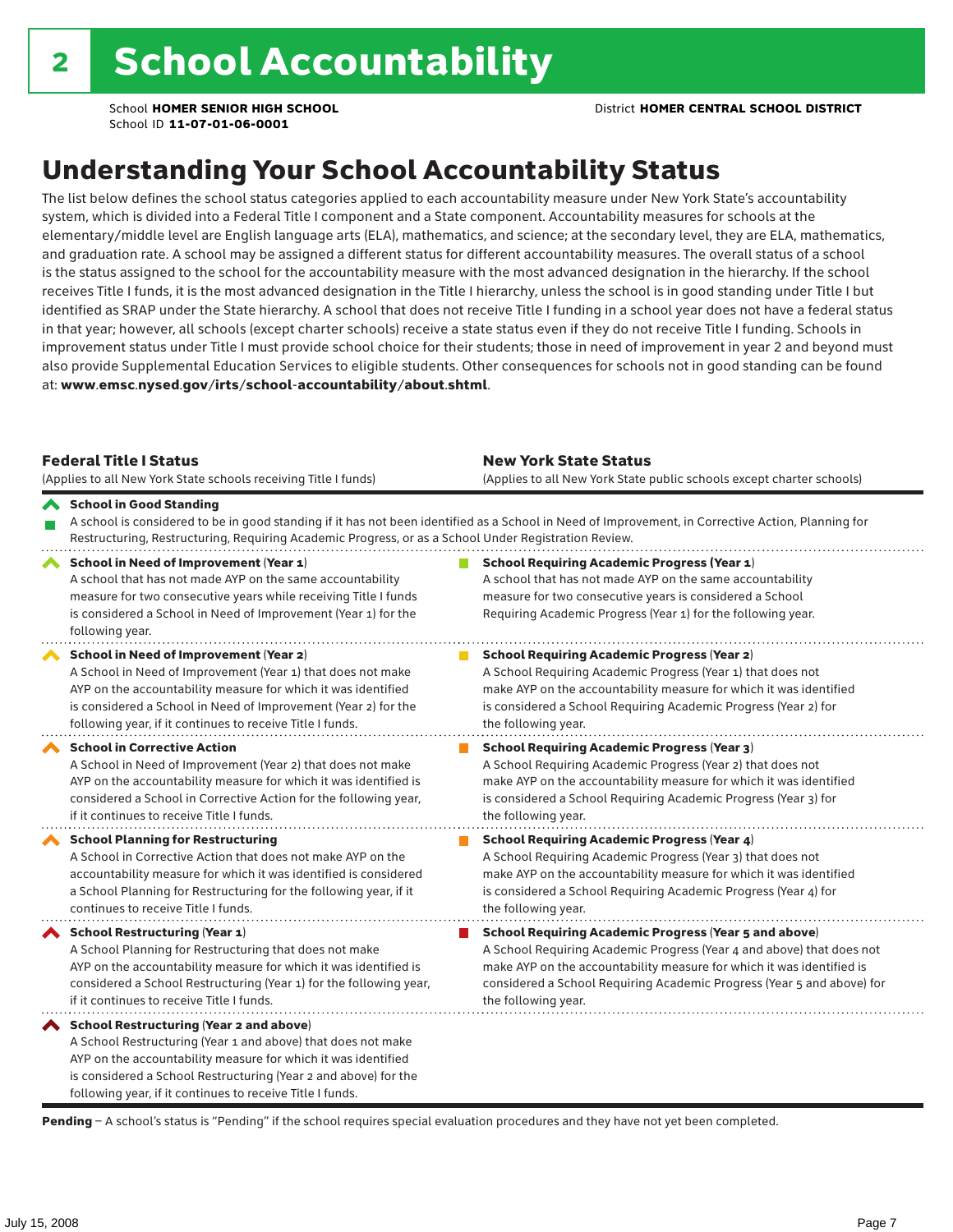# 2 School Accountability

School ID **11-07-01-06-0001**

### Summary

| <b>Overall Accountability</b> | <b>Good Standing</b>           |                                                         |               |  |  |  |  |  |
|-------------------------------|--------------------------------|---------------------------------------------------------|---------------|--|--|--|--|--|
| Status (2007-08)              | <b>Elementary/Middle Level</b> | <b>Secondary Level</b>                                  |               |  |  |  |  |  |
|                               | ELA                            | ELA                                                     | Good Standing |  |  |  |  |  |
|                               | Math                           | Math                                                    | Good Standing |  |  |  |  |  |
|                               | Science                        | Graduation Rate                                         | Good Standing |  |  |  |  |  |
| <b>Title I Part A Funding</b> |                                | <b>Years the School Received Title I Part A Funding</b> |               |  |  |  |  |  |
|                               | $2005 - 06$                    | $2006 - 07$                                             | $2007 - 08$   |  |  |  |  |  |
|                               | <b>NO</b>                      | NO.                                                     | <sub>NO</sub> |  |  |  |  |  |

#### On which accountability measures did this school make Adequate Yearly Progress (AYP) and which groups made AYP on each measure?

|                                                     | <b>Elementary/Middle Level</b> |             |         | <b>Secondary Level</b> |               |                        |  |  |
|-----------------------------------------------------|--------------------------------|-------------|---------|------------------------|---------------|------------------------|--|--|
|                                                     | English                        |             |         | English                |               |                        |  |  |
| <b>Student Groups</b>                               | Language Arts                  | Mathematics | Science | Language Arts          | Mathematics   | <b>Graduation Rate</b> |  |  |
| <b>All Students</b>                                 |                                |             |         |                        | v             | V                      |  |  |
| <b>Ethnicity</b>                                    |                                |             |         |                        |               |                        |  |  |
| American Indian or Alaska Native                    |                                |             |         |                        |               |                        |  |  |
| <b>Black or African American</b>                    |                                |             |         |                        |               |                        |  |  |
| Hispanic or Latino                                  |                                |             |         |                        |               |                        |  |  |
| Asian or Native Hawaiian/Other Pacific<br>Islander  |                                |             |         |                        |               |                        |  |  |
| White                                               |                                |             |         |                        |               |                        |  |  |
| Multiracial                                         |                                |             |         |                        |               |                        |  |  |
| <b>Other Groups</b>                                 |                                |             |         |                        |               |                        |  |  |
| <b>Students with Disabilities</b>                   |                                |             |         |                        |               |                        |  |  |
| Limited English Proficient                          |                                |             |         |                        |               |                        |  |  |
| <b>Economically Disadvantaged</b>                   |                                |             |         |                        |               |                        |  |  |
| <b>Student groups making</b><br>AYP in each subject |                                |             |         | $\vee$ 2 of 2          | $\vee$ 2 of 2 | $\vee$ 1 of 1          |  |  |

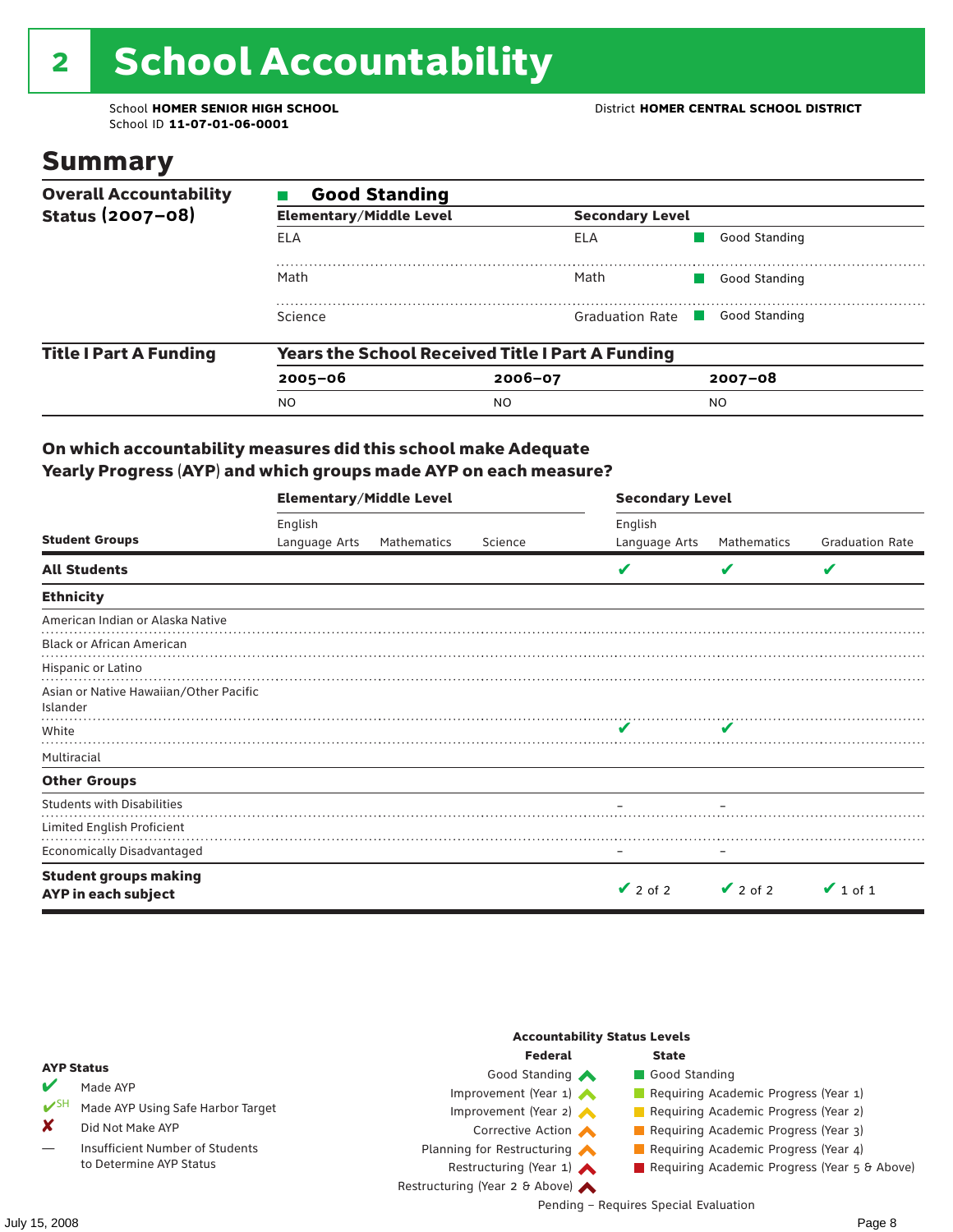## **Secondary-Level English Language Arts**

| <b>Accountability Status</b><br>for This Subject<br>$(2007 - 08)$ |        | Good Standing                                          |
|-------------------------------------------------------------------|--------|--------------------------------------------------------|
| <b>Accountability Measures</b>                                    | 2 of 2 | Student groups making AYP in English Language Arts     |
|                                                                   |        | Made AYP                                               |
| <b>Prospective Status</b>                                         |        | This school will be in good standing in 2008-09. [101] |

#### How did students in each accountability group perform on **secondary-level English Language Arts accountability measures?**

|                                                                    | <b>AYP</b>    | Participation $2$  |            |           | Test Performance <sup>3</sup> |           | <b>Performance Objectives</b> |         |  |
|--------------------------------------------------------------------|---------------|--------------------|------------|-----------|-------------------------------|-----------|-------------------------------|---------|--|
| <b>Student Group</b><br>$(12th$ Graders: 2003 Cohort) <sup>1</sup> |               | Met                | Percentage | Met       | Performance                   | Effective | Safe Harbor Target            |         |  |
|                                                                    | <b>Status</b> | Criterion          | Tested     | Criterion | Index                         | AMO       | 2006-07                       | 2007-08 |  |
| <b>All Students (147:166)</b>                                      | V             | V                  | 100%       | V         | 180                           | 151       |                               |         |  |
| <b>Ethnicity</b>                                                   |               |                    |            |           |                               |           |                               |         |  |
| American Indian or Alaska Native<br>(0:0)                          |               |                    |            |           |                               |           |                               |         |  |
| <b>Black or African American</b><br>(0:0)                          |               |                    |            |           |                               |           |                               |         |  |
| Hispanic or Latino <sup>(0:0)</sup>                                |               |                    |            |           |                               |           |                               |         |  |
| Asian or Native Hawaiian/Other Pacific<br>Islander (0:0)           |               |                    |            |           |                               |           |                               |         |  |
| White (147:166)                                                    |               | $\boldsymbol{\nu}$ | 100%       | V         | 180                           | 151       |                               |         |  |
| Multiracial (0:0)                                                  |               |                    |            |           |                               |           |                               |         |  |
| <b>Other Groups</b>                                                |               |                    |            |           |                               |           |                               |         |  |
| <b>Students with Disabilities</b><br>(13:28)                       |               |                    |            |           |                               |           |                               |         |  |
| Limited English Proficient <sup>4</sup>                            |               |                    |            |           |                               |           |                               |         |  |
| (0:0)                                                              |               |                    |            |           |                               |           |                               |         |  |
| Economically Disadvantaged                                         |               |                    |            |           |                               |           |                               |         |  |
| (22:26)                                                            |               |                    |            |           |                               |           |                               |         |  |
| <b>Final AYP Determination</b>                                     | $\vee$ 2 of 2 |                    |            |           |                               |           |                               |         |  |

#### notes

- <sup>1</sup> These data show the count of 12th graders in 2006–07 (used for Participation) followed by the count of students
- in the 2003 cohort (used for Performance).<br><sup>2</sup> Groups with fewer than 40 students in the 12th grade are not required to meet the participation criterion. If the participation rate of a group fell below 95 percent in 2006–07, the enrollment shown is the sum of 2005–06 and 2006–07 Grade 12 enrollments and the percent tested is the weighted average of the participation rates
- over those two years.  $^3$  For schools with fewer than 30 students in the 2003 cohort, data for 2002 and 2003 cohort members were combined to determine counts and PIs. For schools with 30 or more students in the 2003 cohort in the All Students
- group, groups with fewer than 30 students in the 2003 cohort are not required to meet the performance criterion. <sup>4</sup> If the count of LEP students is equal to or greater than 30, former LEP students are also included in the performance calculations.
- ‡ This student group did not make AYP in graduation rate; therefore, it did not qualify for Safe Harbor.
- $M$  Made AYP
- ◆ SH Made AYP Using Safe Harbor Target
- X Did Not Make AYP
- Insufficient Number of Students to Determine AYP Status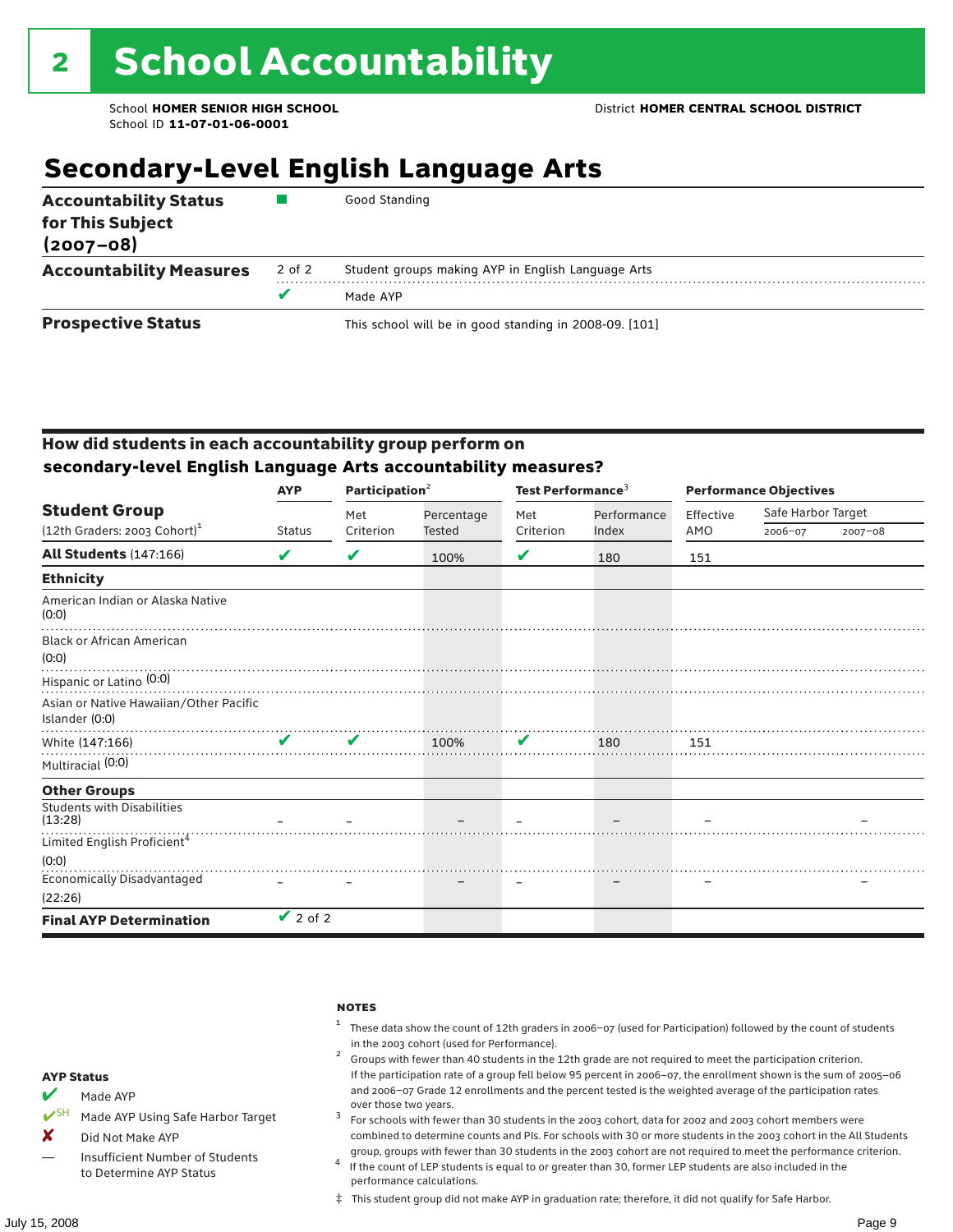## **Secondary-Level Mathematics**

| <b>Accountability Status</b><br>for This Subject<br>$(2007 - 08)$ |        | Good Standing                                          |
|-------------------------------------------------------------------|--------|--------------------------------------------------------|
| <b>Accountability Measures</b>                                    | 2 of 2 | Student groups making AYP in Mathematics               |
|                                                                   |        | Made AYP                                               |
| <b>Prospective Status</b>                                         |        | This school will be in good standing in 2008-09. [101] |

#### How did students in each accountability group perform on **secondary-level Mathematics accountability measures?**

|                                                          | <b>AYP</b>         | Participation $2$ |            | Test Performance <sup>3</sup> |             | <b>Performance Objectives</b> |                    |             |
|----------------------------------------------------------|--------------------|-------------------|------------|-------------------------------|-------------|-------------------------------|--------------------|-------------|
| <b>Student Group</b>                                     |                    | Met               | Percentage | Met                           | Performance | Effective                     | Safe Harbor Target |             |
| $(12th$ Graders: 2003 Cohort) <sup>1</sup>               | <b>Status</b>      | Criterion         | Tested     | Criterion                     | Index       | AMO                           | 2006-07            | $2007 - 08$ |
| All Students (147:166)                                   | V                  | V                 | 100%       | V                             | 185         | 144                           |                    |             |
| <b>Ethnicity</b>                                         |                    |                   |            |                               |             |                               |                    |             |
| American Indian or Alaska Native<br>(0:0)                |                    |                   |            |                               |             |                               |                    |             |
| <b>Black or African American</b><br>(0:0)                |                    |                   |            |                               |             |                               |                    |             |
| Hispanic or Latino <sup>(0:0)</sup>                      |                    |                   |            |                               |             |                               |                    |             |
| Asian or Native Hawaiian/Other Pacific<br>Islander (0:0) |                    |                   |            |                               |             |                               |                    |             |
| White (147:166)                                          | $\boldsymbol{\nu}$ | V                 | 100%       | V                             | 185         | 144                           |                    |             |
| Multiracial (0:0)                                        |                    |                   |            |                               |             |                               |                    |             |
| <b>Other Groups</b>                                      |                    |                   |            |                               |             |                               |                    |             |
| <b>Students with Disabilities</b><br>(13:28)             |                    |                   |            |                               |             |                               |                    |             |
| Limited English Proficient <sup>4</sup>                  |                    |                   |            |                               |             |                               |                    |             |
| (0:0)                                                    |                    |                   |            |                               |             |                               |                    |             |
| <b>Economically Disadvantaged</b>                        |                    |                   |            |                               |             |                               |                    |             |
| (22:26)                                                  |                    |                   |            |                               |             |                               |                    |             |
| <b>Final AYP Determination</b>                           | $\vee$ 2 of 2      |                   |            |                               |             |                               |                    |             |

#### **NOTES**

- <sup>1</sup> These data show the count of 12th graders in 2006–07 (used for Participation) followed by the count of students
- in the 2003 cohort (used for Performance).<br><sup>2</sup> Groups with fewer than 40 students in the 12th grade are not required to meet the participation criterion. If the participation rate of a group fell below 95 percent in 2006–07, the enrollment shown is the sum of 2005–06 and 2006–07 Grade 12 enrollments and the percent tested is the weighted average of the participation rates
- over those two years.  $^3$  For schools with fewer than 30 students in the 2003 cohort, data for 2002 and 2003 cohort members were combined to determine counts and PIs. For schools with 30 or more students in the 2003 cohort in the All Students
- group, groups with fewer than 30 students in the 2003 cohort are not required to meet the performance criterion. <sup>4</sup> If the count of LEP students is equal to or greater than 30, former LEP students are also included in the performance calculations.
- ‡ This student group did not make AYP in graduation rate; therefore, it did not qualify for Safe Harbor.
- $M$  Made AYP
- ◆ SH Made AYP Using Safe Harbor Target
- X Did Not Make AYP
- Insufficient Number of Students to Determine AYP Status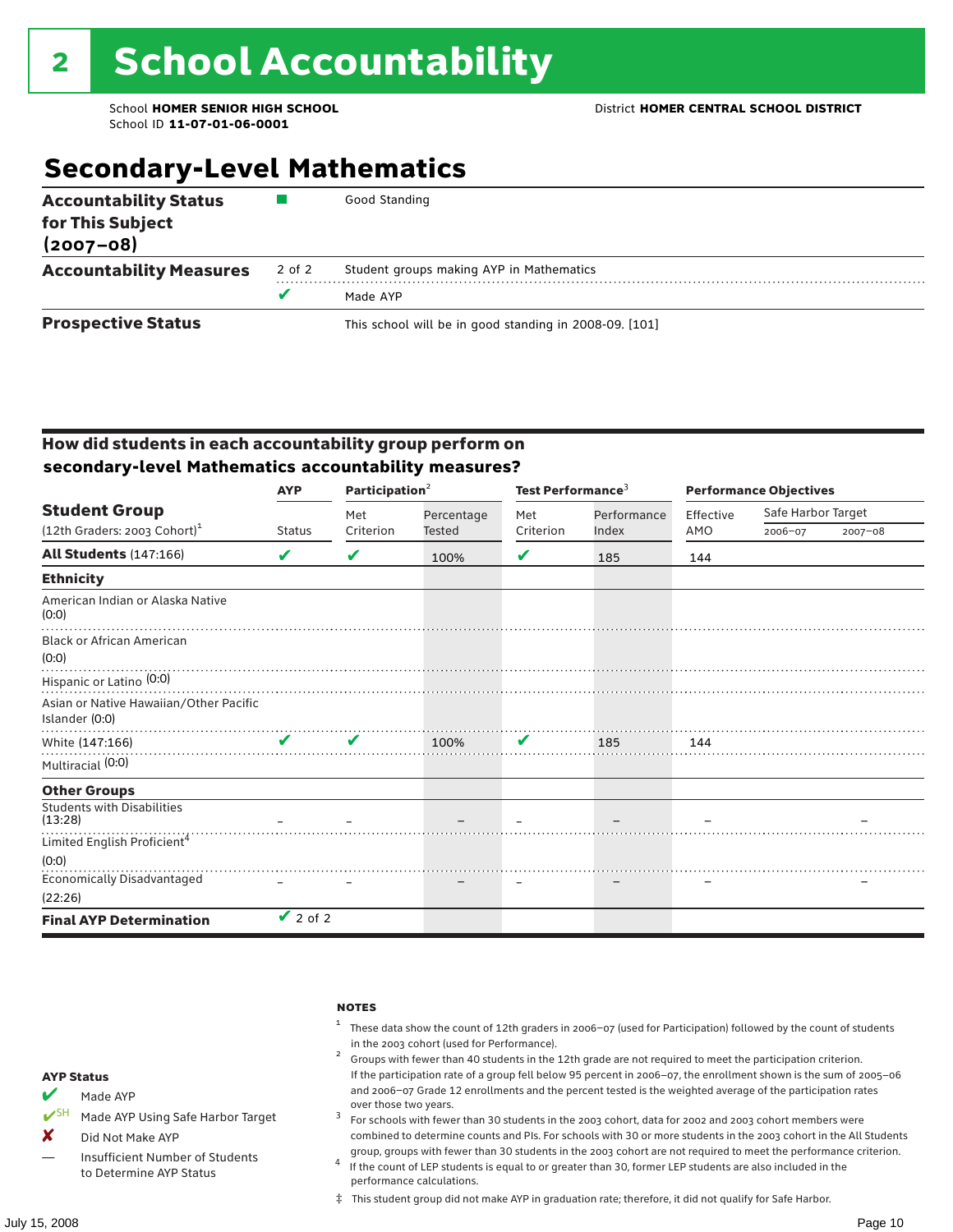School ID **11-07-01-06-0001**

### Graduation Rate

| <b>Accountability Status</b><br>for This Indicator<br>$(2007 - 08)$ |        | Good Standing                                          |
|---------------------------------------------------------------------|--------|--------------------------------------------------------|
| <b>Accountability Measures</b>                                      | 1 of 1 | Student groups making AYP in Graduation Rate           |
|                                                                     | v      | Made AYP                                               |
| <b>Prospective Status</b>                                           |        | This school will be in good standing in 2008-09. [101] |

#### How did students in each accountability group perform on graduation rate accountability measures?

|                                                           |               | <b>Graduation</b> |                   | <b>Objectives</b> |         |                 |  |
|-----------------------------------------------------------|---------------|-------------------|-------------------|-------------------|---------|-----------------|--|
| <b>Student Group</b>                                      |               | Met               | Graduation        | State             |         | Progress Target |  |
| (Cohort Count) <sup>1</sup>                               | AYP           | Criterion         | Rate <sup>2</sup> | Standard          | 2006-07 | 2007-08         |  |
| <b>All Students (174)</b>                                 | $\checkmark$  | V                 | 89%               | 55%               |         |                 |  |
| <b>Ethnicity</b>                                          |               |                   |                   |                   |         |                 |  |
| American Indian or<br>Alaska Native (0)                   |               |                   |                   |                   |         |                 |  |
| Black or African<br>American (1)                          |               |                   |                   |                   |         |                 |  |
| Hispanic or<br>Latino (1)                                 |               |                   |                   |                   |         |                 |  |
| Asian or Native<br>Hawaiian/Other<br>Pacific Islander (2) |               |                   |                   |                   |         |                 |  |
| White (170)                                               |               | $\mathbf{v}$      | 88%               | 55%               |         |                 |  |
| Multiracial (0)                                           |               |                   |                   |                   |         |                 |  |
| <b>Other Groups</b>                                       |               |                   |                   |                   |         |                 |  |
| Students with<br>Disabilities (24)                        |               |                   |                   |                   |         |                 |  |
| <b>Limited English</b><br>Proficient <sup>3</sup> $(0)$   |               |                   |                   |                   |         |                 |  |
| Economically<br>Disadvantaged (23)                        |               |                   |                   |                   |         |                 |  |
| <b>Final AYP</b><br><b>Determination</b>                  | $\vee$ 1 of 1 |                   |                   |                   |         |                 |  |

#### **NOTES**

<sup>1</sup> Graduation-rate cohort for each year includes all students in the accountability cohort in the previous year plus all students excluded from that accountability cohort solely because they transferred to a high school equivalency preparation program, approved

under Commissioner's Regulations 100.7.<br>
Percentage of the 2002 cohort that earned a local or Regents diploma by August 31, 2006.<br>
If the count of LEP students is equal to or greater than 30, former LEP students are also in the performance calculations.

### Graduation Rate Information

For a school or a district to make AYP in graduation rate, the percentage of 2002 graduation-rate cohort members earning a local or Regents diploma by August 31, 2006 for the "All Students" group must equal or exceed the Graduation-Rate Standard or the Graduation-Rate Progress Target for 2006–07.

The Graduation Rate Standard is the criterion value that represents a minimally satisfactory percentage of cohort members earning a local diploma. The State Graduation-Rate Standard for the 2002 cohort is 55 percent. The Commissioner may raise the Graduation-Rate Standard at his discretion in future years.

The 2006–07 Graduation-Rate Progress Target is calculated by adding one point to the percentage of the 2001 cohort earning a local or Regents diploma by August 31, 2005. The 2007–08 Graduation-Rate Progress Target is calculated by adding one point to the percentage of the 2002 cohort earning a local or Regents diploma by August 31, 2006. This target is provided for each group whose percentage earning a local or Regents diploma by August 31, 2006 is below the Graduation-Rate Standard in 2006–07 (55%). Groups with fewer than 30 cohort members are not subject to this criterion.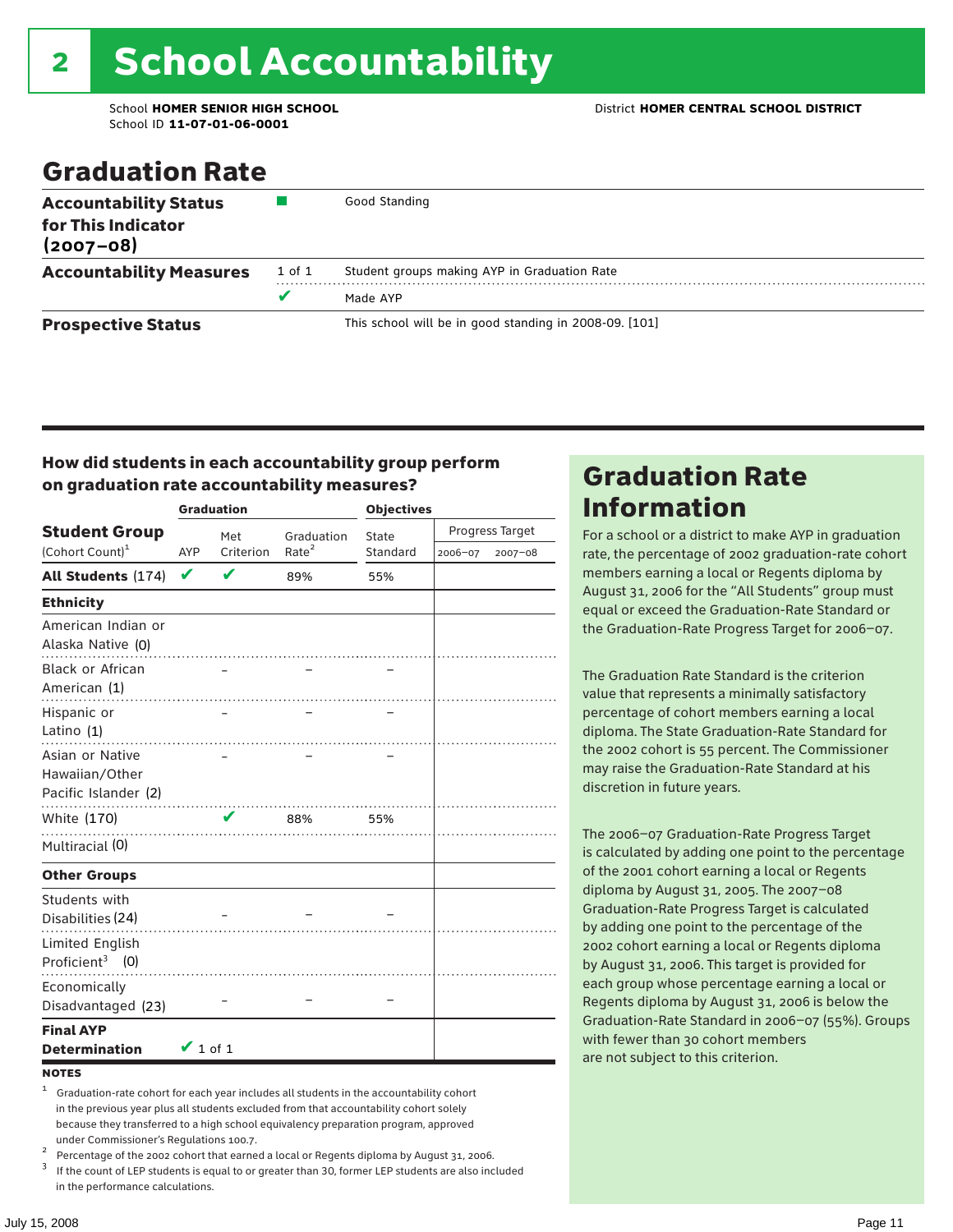### Summary of 2006–07 School Performance

Performance on the State assessments in English language arts, mathematics, and science at the elementary and middle levels is reported in terms of mean scores and the percentage of tested students scoring at or above Level 2, Level 3, and Level 4. Performance on the State assessments in ELA and mathematics at the secondary level is reported in terms of the percentage of students in a cohort scoring at these levels.

|                        |     | Percentage of students that<br>scored at or above Level 3 |      |  |  |  |
|------------------------|-----|-----------------------------------------------------------|------|--|--|--|
| <b>Secondary Level</b> | 0%  | 50%                                                       | 100% |  |  |  |
| English                | 78% |                                                           | 185  |  |  |  |
| <b>Mathematics</b>     | 85% |                                                           | 185  |  |  |  |

School **HOMER SENIOR HIGH SCHOOL** District **HOMER CENTRAL SCHOOL DISTRICT**

#### About the Performance Level Descriptors

#### Level 1: Not Meeting Learning Standards.

Student performance does not demonstrate an understanding of the content expected in the subject and grade level.

#### Level 2: Partially Meeting Learning Standards.

Student performance demonstrates a partial understanding of the content expected in the subject and grade level.

#### Level 3: Meeting Learning Standards.

Student performance demonstrates an understanding of the content expected in the subject and grade level.

#### Level 4: Meeting Learning Standards with Distinction.

Student performance demonstrates a thorough understanding of the content expected in the subject and grade level.

#### How are Need/Resource Capacity (N/RC) categories determined?

Districts are divided into high, average, and low need categories based on their ability to meet the special needs of their students with local resources. Districts in the high need category are subdivided into four categories based on enrollment size and, in some cases, number of students per square mile. More information about the categories can be found in the *Report to the Governor and the Legislature on the Educational Status of the State's Schools* at www.emsc.nysed.gov/irts.

#### What are Similar Schools?

In this section, this school's performance is compared with that of similar schools.

Within each N/RC category, the Department identifies Similar Schools: schools that serve similar students and have similar resources. Each school report card compares the school's performance with that of similar schools. The following factors are considered in grouping schools: a) the grade level served by the school and b) rates of student poverty and limited English proficiency. Student poverty levels are indicated by determining the percentage of children in each school who participate in the free-lunch program. By combining these factors, a measure of student need is created and used to place schools into relatively low (lowest quartile), relatively high (highest quartile), and typical (mid-range) groups.

#### This School's Similar Schools Group: **50**

All schools in this group are secondary level schools in school districts with average student needs in relation to district resource capacity. The schools in this group are in the middle range of student needs for secondary level schools in these districts.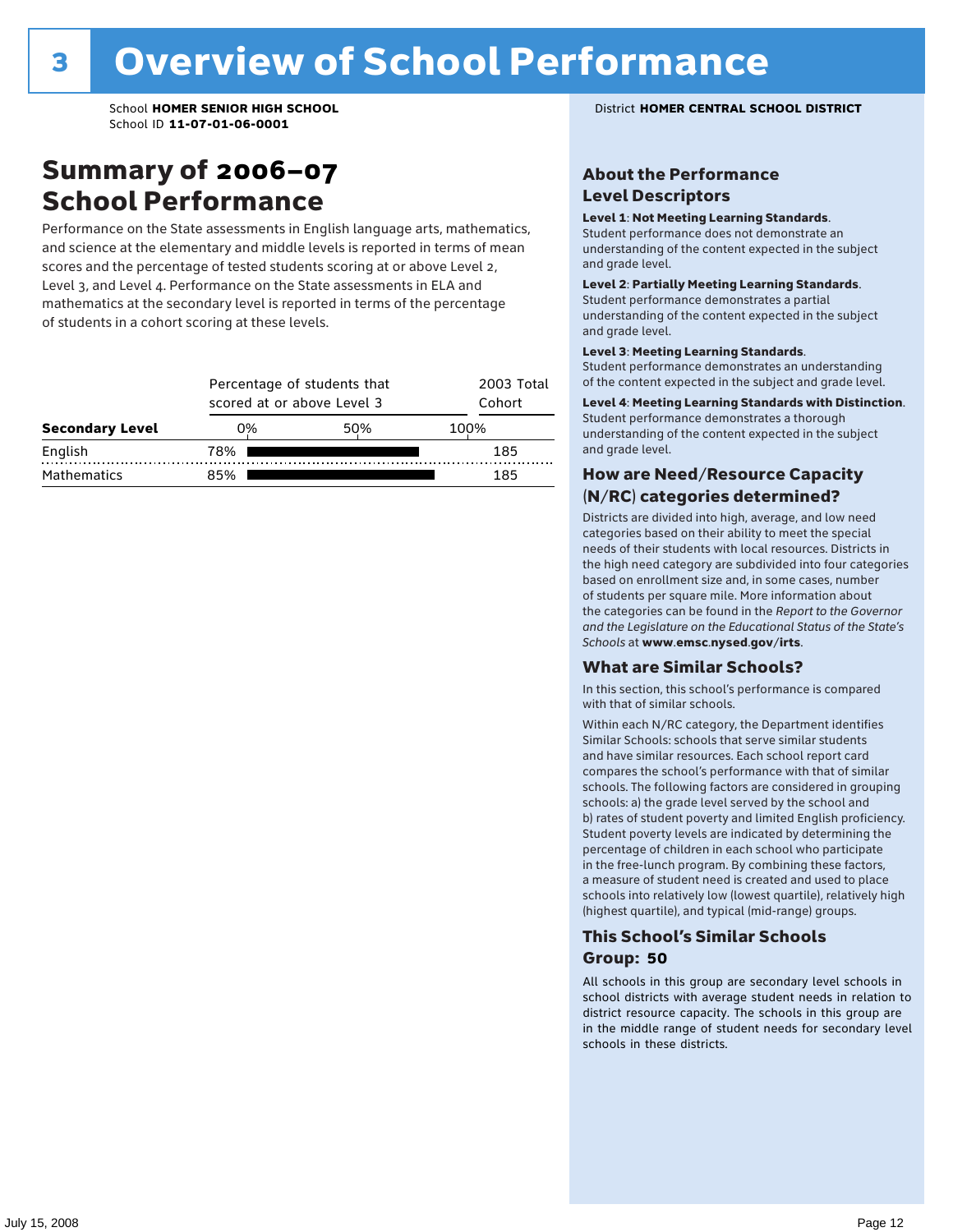## **This School's Results in Grade 8 English Language Arts**

|                        |        | <b>This School</b>              |         |                |                                 | <b>Similar Schools</b> |                |  |  |
|------------------------|--------|---------------------------------|---------|----------------|---------------------------------|------------------------|----------------|--|--|
|                        |        | Percentage scoring at level(s): |         |                | Percentage scoring at level(s): |                        |                |  |  |
|                        |        | $2 - 4$                         | $3 - 4$ | $\overline{4}$ | $2 - 4$                         | $3 - 4$                | $\overline{4}$ |  |  |
|                        | Range: | 602-790                         | 650-790 | 715-790        |                                 |                        |                |  |  |
|                        | 100%   |                                 |         |                |                                 |                        |                |  |  |
|                        |        |                                 |         |                |                                 |                        |                |  |  |
|                        |        |                                 |         |                |                                 |                        |                |  |  |
| $\blacksquare$ 2006-07 |        |                                 |         |                |                                 |                        |                |  |  |
| 2005-06                |        |                                 |         |                |                                 |                        |                |  |  |
|                        |        |                                 |         |                |                                 |                        |                |  |  |

Number of Tested Students:

|                                   |        | 2006-07 School Year |                                 |   | 2005-06 School Year |                                 |         |   |
|-----------------------------------|--------|---------------------|---------------------------------|---|---------------------|---------------------------------|---------|---|
| <b>Results by</b>                 | Total  |                     | Percentage scoring at level(s): |   | Total               | Percentage scoring at level(s): |         |   |
| <b>Student Group</b>              | Tested | $2 - 4$             | $3 - 4$                         | 4 | Tested              | $2 - 4$                         | $3 - 4$ | 4 |
| <b>All Students</b>               |        |                     |                                 |   | з                   |                                 |         |   |
| Female                            |        |                     |                                 |   |                     |                                 |         |   |
| Male                              |        |                     |                                 |   | 3                   |                                 |         |   |
| American Indian or Alaska Native  |        |                     |                                 |   |                     |                                 |         |   |
| <b>Black or African American</b>  |        |                     |                                 |   |                     |                                 |         |   |
| Hispanic or Latino                |        |                     |                                 |   |                     |                                 |         |   |
| Asian or Native Hawaiian/Other    |        |                     |                                 |   |                     |                                 |         |   |
| Pacific Islander                  |        |                     |                                 |   |                     |                                 |         |   |
| White                             |        |                     |                                 |   | 3                   |                                 |         |   |
| Multiracial                       |        |                     |                                 |   |                     |                                 |         |   |
| Small Group Totals                |        |                     |                                 |   | 3                   |                                 |         |   |
| General-Education Students        |        |                     |                                 |   | 3                   |                                 |         |   |
| <b>Students with Disabilities</b> |        |                     |                                 |   |                     |                                 |         |   |
| English Proficient                |        |                     |                                 |   | 3                   |                                 |         |   |
| Limited English Proficient        |        |                     |                                 |   |                     |                                 |         |   |
| Economically Disadvantaged        |        |                     |                                 |   |                     |                                 |         |   |
| Not Disadvantaged                 |        |                     |                                 |   | 2                   |                                 |         |   |
| Migrant                           |        |                     |                                 |   |                     |                                 |         |   |
| Not Migrant                       |        |                     |                                 |   | 3                   |                                 |         |   |
| $\cdots$                          |        |                     |                                 |   |                     |                                 |         |   |

NOTES<br>The – symbol indicates that data for a group of students have been suppressed. If a group has fewer than five students,<br>data for that group and the next smallest group(s) are suppressed to protect the privacy of indi

| <b>Other</b>                                                                                         | 2006-07 School Year |         |                             |                | 2005-06 School Year                  |                             |         |                                           |
|------------------------------------------------------------------------------------------------------|---------------------|---------|-----------------------------|----------------|--------------------------------------|-----------------------------|---------|-------------------------------------------|
|                                                                                                      | Total               |         | Number scoring at level(s): |                |                                      | Number scoring at level(s): |         |                                           |
| <b>Assessments</b>                                                                                   | Tested              | $2 - 4$ | $3 - 4$                     | $\overline{4}$ | Tested                               | $2 - 4$                     | $3 - 4$ | 4                                         |
| New York State Alternate Assessment<br>(NYSAA): Grade 8 Equivalent                                   |                     |         |                             |                | New NYSAA were developed in 2007, so |                             |         | 2006 and 2007 results cannot be compared. |
| New York State English as a Second<br>Language Achievement Test (NYSESLAT) <sup>+</sup> :<br>Grade 8 | 0                   | N/A     | N/A                         | N/A            | N/A                                  | N/A                         | N/A     | N/A                                       |

† These counts represent recently arrived LEP students who used the NYSESLAT to fulfill the English language arts participation requirement.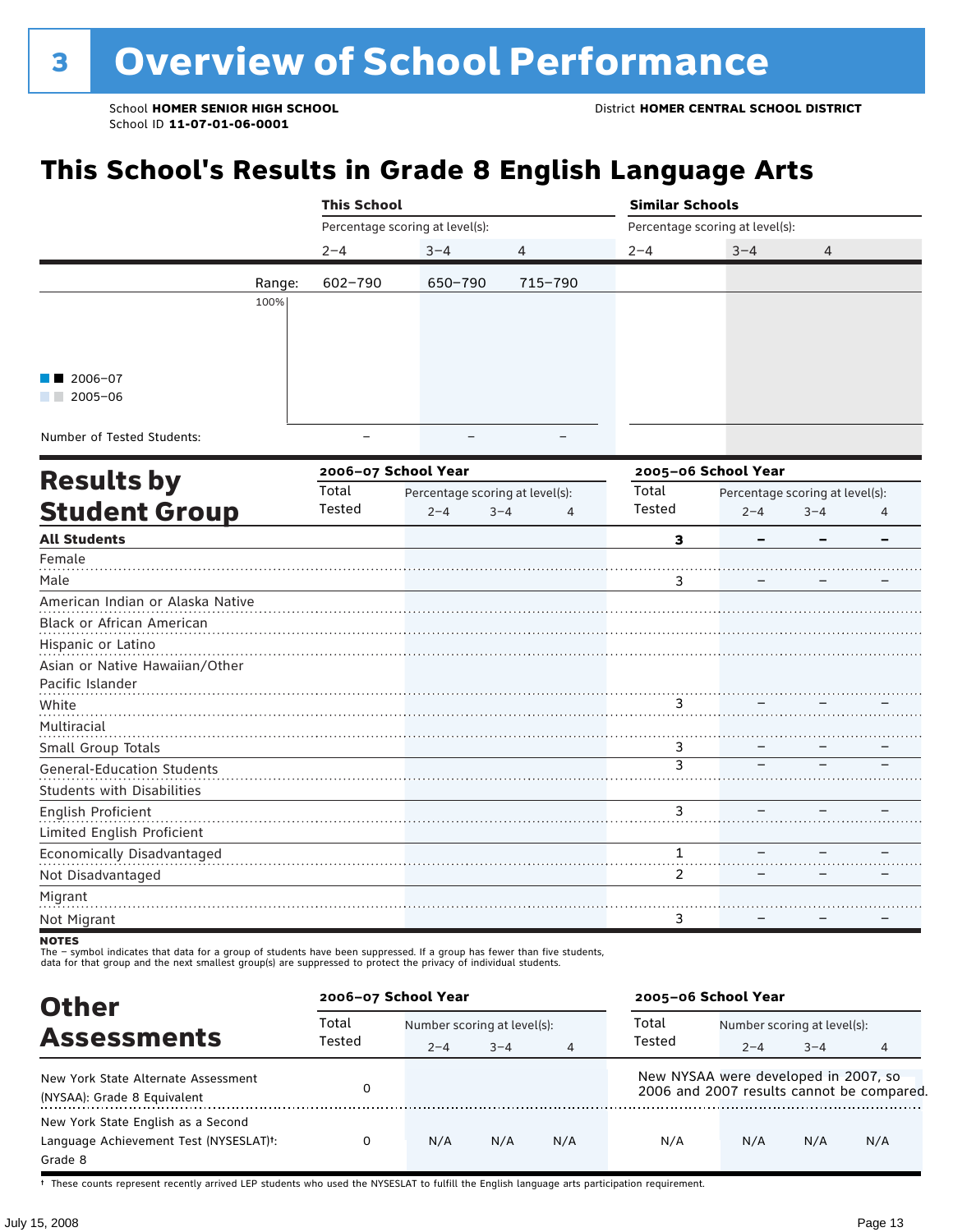## **This School's Results in Grade 8 Mathematics**

|                                                                                                                                     |        | <b>This School</b>              |         |                |                                 | <b>Similar Schools</b> |                |  |  |  |
|-------------------------------------------------------------------------------------------------------------------------------------|--------|---------------------------------|---------|----------------|---------------------------------|------------------------|----------------|--|--|--|
|                                                                                                                                     |        | Percentage scoring at level(s): |         |                | Percentage scoring at level(s): |                        |                |  |  |  |
|                                                                                                                                     |        | $2 - 4$                         | $3 - 4$ | $\overline{4}$ | $2 - 4$                         | $3 - 4$                | $\overline{4}$ |  |  |  |
|                                                                                                                                     | Range: | 616-775                         | 650-775 | 701-775        |                                 |                        |                |  |  |  |
|                                                                                                                                     | 100%   |                                 |         |                |                                 |                        |                |  |  |  |
|                                                                                                                                     |        |                                 |         |                |                                 |                        |                |  |  |  |
|                                                                                                                                     |        |                                 |         |                |                                 |                        |                |  |  |  |
| $\blacksquare$ 2006-07                                                                                                              |        |                                 |         |                |                                 |                        |                |  |  |  |
| 2005-06                                                                                                                             |        |                                 |         |                |                                 |                        |                |  |  |  |
| $\mathbf{r}$ and $\mathbf{r}$ and $\mathbf{r}$ and $\mathbf{r}$ and $\mathbf{r}$ and $\mathbf{r}$ and $\mathbf{r}$ and $\mathbf{r}$ |        |                                 |         |                |                                 |                        |                |  |  |  |

Number of Tested Students:

|                                   |        | 2006-07 School Year |                                 |   | 2005-06 School Year |                                 |         |   |
|-----------------------------------|--------|---------------------|---------------------------------|---|---------------------|---------------------------------|---------|---|
| <b>Results by</b>                 | Total  |                     | Percentage scoring at level(s): |   | Total               | Percentage scoring at level(s): |         |   |
| <b>Student Group</b>              | Tested | $2 - 4$             | $3 - 4$                         | 4 | Tested              | $2 - 4$                         | $3 - 4$ | 4 |
| <b>All Students</b>               |        |                     |                                 |   | 3                   |                                 |         |   |
| Female                            |        |                     |                                 |   |                     |                                 |         |   |
| Male                              |        |                     |                                 |   | 3                   |                                 |         |   |
| American Indian or Alaska Native  |        |                     |                                 |   |                     |                                 |         |   |
| <b>Black or African American</b>  |        |                     |                                 |   |                     |                                 |         |   |
| Hispanic or Latino                |        |                     |                                 |   |                     |                                 |         |   |
| Asian or Native Hawaiian/Other    |        |                     |                                 |   |                     |                                 |         |   |
| Pacific Islander                  |        |                     |                                 |   |                     |                                 |         |   |
| White                             |        |                     |                                 |   | 3                   |                                 |         |   |
| Multiracial                       |        |                     |                                 |   |                     |                                 |         |   |
| Small Group Totals                |        |                     |                                 |   | 3                   |                                 |         |   |
| General-Education Students        |        |                     |                                 |   | $\overline{3}$      |                                 |         |   |
| <b>Students with Disabilities</b> |        |                     |                                 |   |                     |                                 |         |   |
| English Proficient                |        |                     |                                 |   | 3                   |                                 |         |   |
| Limited English Proficient        |        |                     |                                 |   |                     |                                 |         |   |
| Economically Disadvantaged        |        |                     |                                 |   |                     |                                 |         |   |
| Not Disadvantaged                 |        |                     |                                 |   | 2                   |                                 |         |   |
| Migrant                           |        |                     |                                 |   |                     |                                 |         |   |
| Not Migrant                       |        |                     |                                 |   | 3                   |                                 |         |   |
|                                   |        |                     |                                 |   |                     |                                 |         |   |

NOTES<br>The – symbol indicates that data for a group of students have been suppressed. If a group has fewer than five students,<br>data for that group and the next smallest group(s) are suppressed to protect the privacy of indi

| <b>Other</b>                                                       | 2006-07 School Year |                                        |         |   | 2005-06 School Year                  |                                        |         |                                           |
|--------------------------------------------------------------------|---------------------|----------------------------------------|---------|---|--------------------------------------|----------------------------------------|---------|-------------------------------------------|
| <b>Assessments</b>                                                 | Total<br>Tested     | Number scoring at level(s):<br>$2 - 4$ | $3 - 4$ | 4 | Total<br>Tested                      | Number scoring at level(s):<br>$2 - 4$ | $3 - 4$ |                                           |
| New York State Alternate Assessment<br>(NYSAA): Grade 8 Equivalent |                     |                                        |         |   | New NYSAA were developed in 2007, so |                                        |         | 2006 and 2007 results cannot be compared. |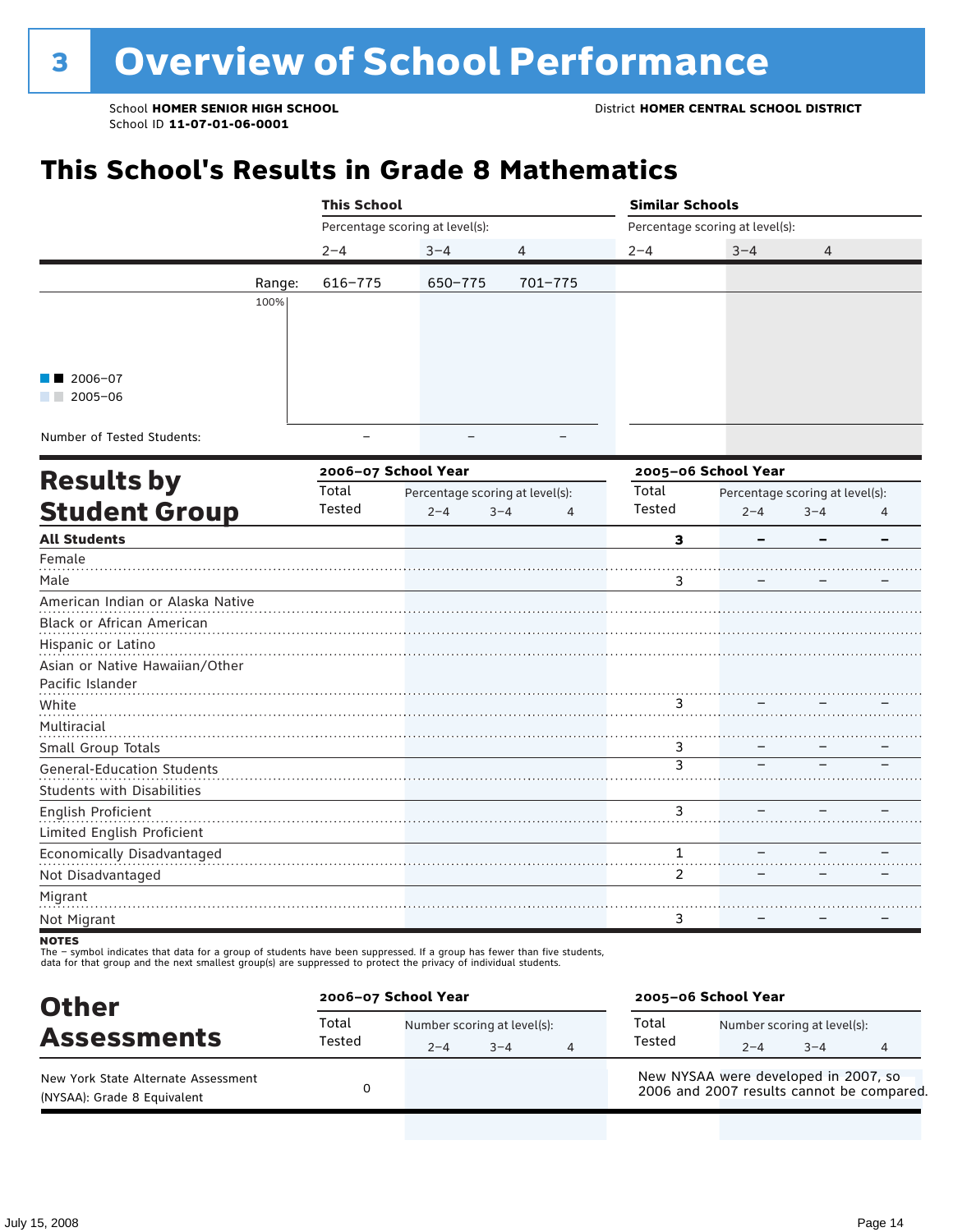## **This School's Results in Grade 8 Science**

|                        |      | <b>This School</b>              |         |                | <b>Similar Schools</b>          |         |   |  |  |
|------------------------|------|---------------------------------|---------|----------------|---------------------------------|---------|---|--|--|
|                        |      | Percentage scoring at level(s): |         |                | Percentage scoring at level(s): |         |   |  |  |
|                        |      | $2 - 4$                         | $3 - 4$ | $\overline{4}$ | $2 - 4$                         | $3 - 4$ | 4 |  |  |
|                        |      |                                 |         |                |                                 |         |   |  |  |
|                        | 100% |                                 |         |                |                                 |         |   |  |  |
| $\blacksquare$ 2006-07 |      |                                 |         |                |                                 |         |   |  |  |
| 2005-06                |      |                                 |         |                |                                 |         |   |  |  |

Number of Tested Students: The example of Tested Students:

|                                   |        | 2006-07 School Year |                                 |   | 2005-06 School Year |                                 |         |   |
|-----------------------------------|--------|---------------------|---------------------------------|---|---------------------|---------------------------------|---------|---|
| <b>Results by</b>                 | Total  |                     | Percentage scoring at level(s): |   | Total               | Percentage scoring at level(s): |         |   |
| <b>Student Group</b>              | Tested | $2 - 4$             | $3 - 4$                         | 4 | Tested              | $2 - 4$                         | $3 - 4$ | 4 |
| <b>All Students</b>               |        |                     |                                 |   | 3                   |                                 |         |   |
| Female                            |        |                     |                                 |   |                     |                                 |         |   |
| Male                              |        |                     |                                 |   | 3                   |                                 |         |   |
| American Indian or Alaska Native  |        |                     |                                 |   |                     |                                 |         |   |
| <b>Black or African American</b>  |        |                     |                                 |   |                     |                                 |         |   |
| Hispanic or Latino                |        |                     |                                 |   |                     |                                 |         |   |
| Asian or Native Hawaiian/Other    |        |                     |                                 |   |                     |                                 |         |   |
| Pacific Islander                  |        |                     |                                 |   |                     |                                 |         |   |
| White                             |        |                     |                                 |   | 3                   |                                 |         |   |
| Multiracial                       |        |                     |                                 |   |                     |                                 |         |   |
| Small Group Totals                |        |                     |                                 |   | 3                   |                                 |         |   |
| General-Education Students        |        |                     |                                 |   | $\overline{3}$      |                                 |         |   |
| <b>Students with Disabilities</b> |        |                     |                                 |   |                     |                                 |         |   |
| English Proficient                |        |                     |                                 |   | 3                   |                                 |         |   |
| Limited English Proficient        |        |                     |                                 |   |                     |                                 |         |   |
| Economically Disadvantaged        |        |                     |                                 |   |                     |                                 |         |   |
| Not Disadvantaged                 |        |                     |                                 |   | 2                   |                                 |         |   |
| Migrant                           |        |                     |                                 |   |                     |                                 |         |   |
| Not Migrant                       |        |                     |                                 |   | 3                   |                                 |         |   |
|                                   |        |                     |                                 |   |                     |                                 |         |   |

NOTES<br>The – symbol indicates that data for a group of students have been suppressed. If a group has fewer than five students,<br>data for that group and the next smallest group(s) are suppressed to protect the privacy of indi

| <b>Other</b>                                                       |                 | 2006-07 School Year |                                        |   |                                                                                   | 2005-06 School Year                    |         |  |  |  |
|--------------------------------------------------------------------|-----------------|---------------------|----------------------------------------|---|-----------------------------------------------------------------------------------|----------------------------------------|---------|--|--|--|
| <b>Assessments</b>                                                 | Total<br>Tested | $2 - 4$             | Number scoring at level(s):<br>$3 - 4$ | 4 | Total<br>Tested                                                                   | Number scoring at level(s):<br>$2 - 4$ | $3 - 4$ |  |  |  |
| New York State Alternate Assessment<br>(NYSAA): Grade 8 Equivalent |                 |                     |                                        |   | New NYSAA were developed in 2007, so<br>2006 and 2007 results cannot be compared. |                                        |         |  |  |  |
| <b>Regents Science</b>                                             |                 |                     |                                        |   |                                                                                   |                                        |         |  |  |  |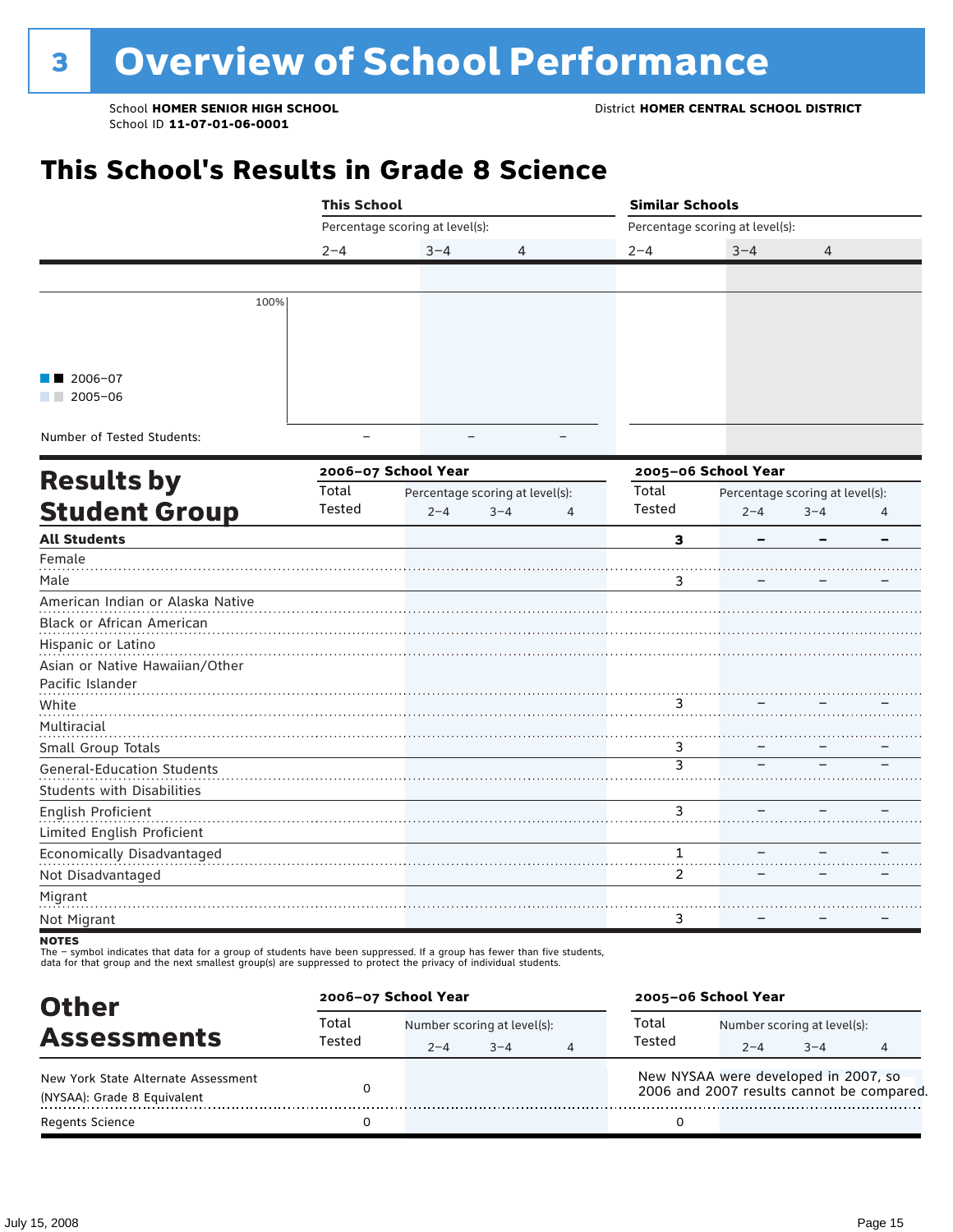# <sup>3</sup> Overview of School Performance

## **This School's Total Cohort\* Results in Secondary-Level English after Four Years of Instruction**

|                                           |      | <b>This School</b>              |         |                | <b>Similar Schools</b>          |         |                |  |
|-------------------------------------------|------|---------------------------------|---------|----------------|---------------------------------|---------|----------------|--|
|                                           |      | Percentage scoring at level(s): |         |                | Percentage scoring at level(s): |         |                |  |
|                                           |      | $2 - 4$                         | $3 - 4$ | $\overline{4}$ | $2 - 4$                         | $3 - 4$ | $\overline{4}$ |  |
|                                           |      |                                 |         |                |                                 |         |                |  |
| $\blacksquare$ 2003 Cohort<br>2002 Cohort | 100% | 91%<br>84%                      | 78% 85% | 39%<br>26%     | 88% 86%                         | 84% 81% | 38% 36%        |  |

|                                   | 2003 Cohort<br>2002 Cohort** |                                 |         |     |             |                                 |         |     |  |
|-----------------------------------|------------------------------|---------------------------------|---------|-----|-------------|---------------------------------|---------|-----|--|
| <b>Results by</b>                 | Number                       | Percentage scoring at level(s): |         |     | Number      | Percentage scoring at level(s): |         |     |  |
| <b>Student Group</b>              | of Students                  | $2 - 4$                         | $3 - 4$ | 4   | of Students | $2 - 4$                         | $3 - 4$ | 4   |  |
| <b>All Students</b>               | 185                          | 84%                             | 78%     | 26% | 184         | 91%                             | 85%     | 39% |  |
| Female                            | 90                           | 89%                             | 82%     | 34% | 92          | 90%                             | 86%     | 42% |  |
| Male                              | 95                           | 80%                             | 74%     | 19% | 92          | 92%                             | 84%     | 35% |  |
| American Indian or Alaska Native  |                              |                                 |         |     |             |                                 |         |     |  |
| <b>Black or African American</b>  |                              |                                 |         |     |             |                                 |         |     |  |
| Hispanic or Latino                |                              |                                 |         |     |             |                                 |         |     |  |
| Asian or Native Hawaiian/Other    |                              |                                 |         |     | 3           |                                 |         |     |  |
| Pacific Islander                  |                              |                                 |         |     |             |                                 |         |     |  |
| White                             | 185                          | 84%                             | 78%     | 26% | 179         | 91%                             | 84%     | 38% |  |
| Multiracial                       |                              |                                 |         |     |             |                                 |         |     |  |
| Small Group Totals                |                              |                                 |         |     | 5           | 100%                            | 100%    | 60% |  |
| <b>General-Education Students</b> | 153                          | 93%                             | 88%     | 32% | 161         | 93%                             | 89%     | 42% |  |
| <b>Students with Disabilities</b> | 32                           | 44%                             | 31%     | 0%  | 23          | 83%                             | 52%     | 13% |  |
| English Proficient                | 185                          | 84%                             | 78%     | 26% | 184         | 91%                             | 85%     | 39% |  |
| Limited English Proficient        |                              |                                 |         |     |             |                                 |         |     |  |
| Economically Disadvantaged        | 31                           | 71%                             | 68%     | 16% | 27          | 81%                             | 74%     | 22% |  |
| Not Disadvantaged                 | 154                          | 87%                             | 80%     | 29% | 157         | 93%                             | 87%     | 41% |  |
| Migrant                           |                              |                                 |         |     |             |                                 |         |     |  |
| Not Migrant                       |                              |                                 |         |     | 184         | 91%                             | 85%     | 39% |  |

**NOTES** 

The – symbol indicates that data for a group of students have been suppressed. If a group has fewer than five students,<br>data for that group and the next smallest group(s) are suppressed to protect the privacy of individual

| <b>Other</b>                                                               | 2003 Cohort           |         |                                        | 2002 Cohort                                                     |         |   |  |  |
|----------------------------------------------------------------------------|-----------------------|---------|----------------------------------------|-----------------------------------------------------------------|---------|---|--|--|
| <b>Assessments</b>                                                         | Number<br>of Students | $2 - 4$ | Number scoring at level(s):<br>$3 - 4$ | Number<br>Number scoring at level(s):<br>of Students<br>$2 - 4$ | $3 - 4$ | 4 |  |  |
| New York State Alternate Assessment<br>(NYSAA): High School Equivalent *** |                       |         |                                        |                                                                 |         |   |  |  |

\* A total cohort consists of all students who first entered Grade 9 in a particular year, and all ungraded students with disabilities who reached their seventeenth birthday in that year, and were enrolled in the school/district for five months. Students are excluded from the cohort if they transferred to another school district, nonpublic school, or criminal justice facility, or left the U.S. and its territories or died before the report date. Statewide total cohort also includes students who were enrolled for fewer than five months.

\*\*2002 cohort data are those reported in the 2005-06 *Accountability and Overview Report*.

\*\*\* The majority of cohort members took an older version of the NYSAA, developed before 2007.